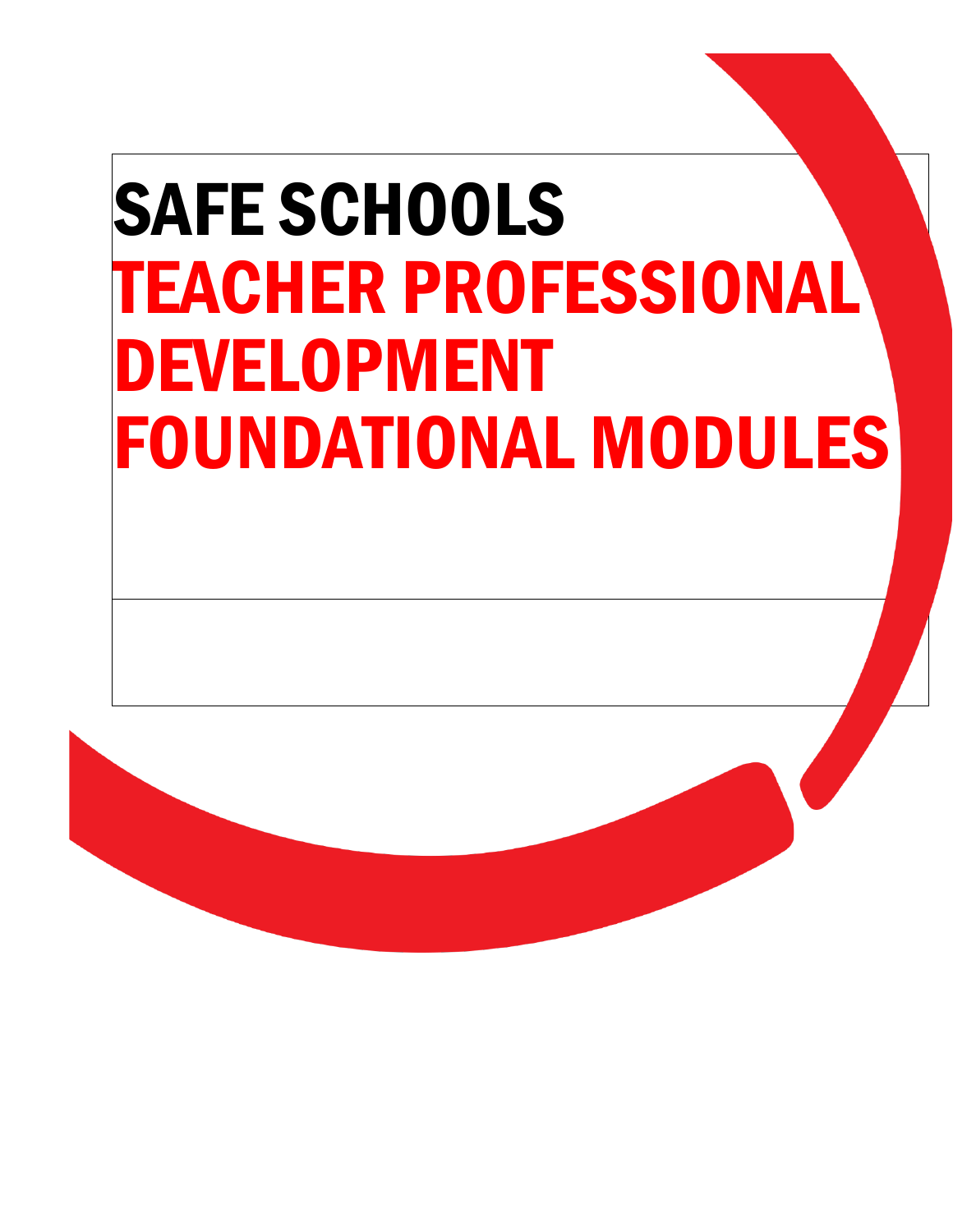## **MODULE 5: VIOLENCE AWARENESS (B)** – Responding and Reporting

#### **Note on responding and reporting serious concerns of violence and abuse against children:**

Country Office teams training teachers (and/or local partners to train teachers) on this module must have receive training on Save the Children's Child Safeguarding Policy and know the local reporting mechanisms in place for the specific location where the training will take place in order to report and refer serious cases of child abuse to local specialised services. This will ensure not only that children in need of support receive appropriate care and support but that teachers will feel confident that they know what to do and when and do not incur further harm on a child in need.

Key messages included in this Module include: **Teachers can provide support to stressed children and to some extent to those who are distressed. However, it is vital that teachers know how to refer learners to appropriate care in all cases of distress and harm. Teachers are not equipped to provide clinical counselling or other types of specialised support!**

Further information should be sought from the National/Local Child Safeguarding Officer within the Country Office before training is conducted. Further specific case management guidance can also be found in Save the Children's Steps to Protect Case Management Common Approach. Key resource for Facilitators to read in advance of planning the facilitation of this module are Safe Schools Action Pack 2 (School Management) and the Safe Schools Common Approach Referral Pathway Guidance (found in the AP4 Toolkit).

## Module Overview

This Module should be implemented following on from Foundational Module 5 – Violence Awareness (A) which covers the types, causes and impacts of violence children experience, particularly in schools and classrooms. This Module is a continuation of Module 5 and is designed to provide information and skills to teachers to **understand how to identify the signs of harm and distress in a child** who has experienced violence; to **know what to do as an immediate response** to help and communicate with the child and to **know when and how to report an incident of violence and seek specialist support/services** for the child.

There are 2 Workshops in this Module (Workshop 1 is 2hrs 20mins and Workshop 2 is 3hrs in duration). It is recommended that the workshops be conducted with not more than 1 week between them. Each Workshop should be also followed by Self-Directed Activities and Peer Learning Circles, as detailed in the Table below.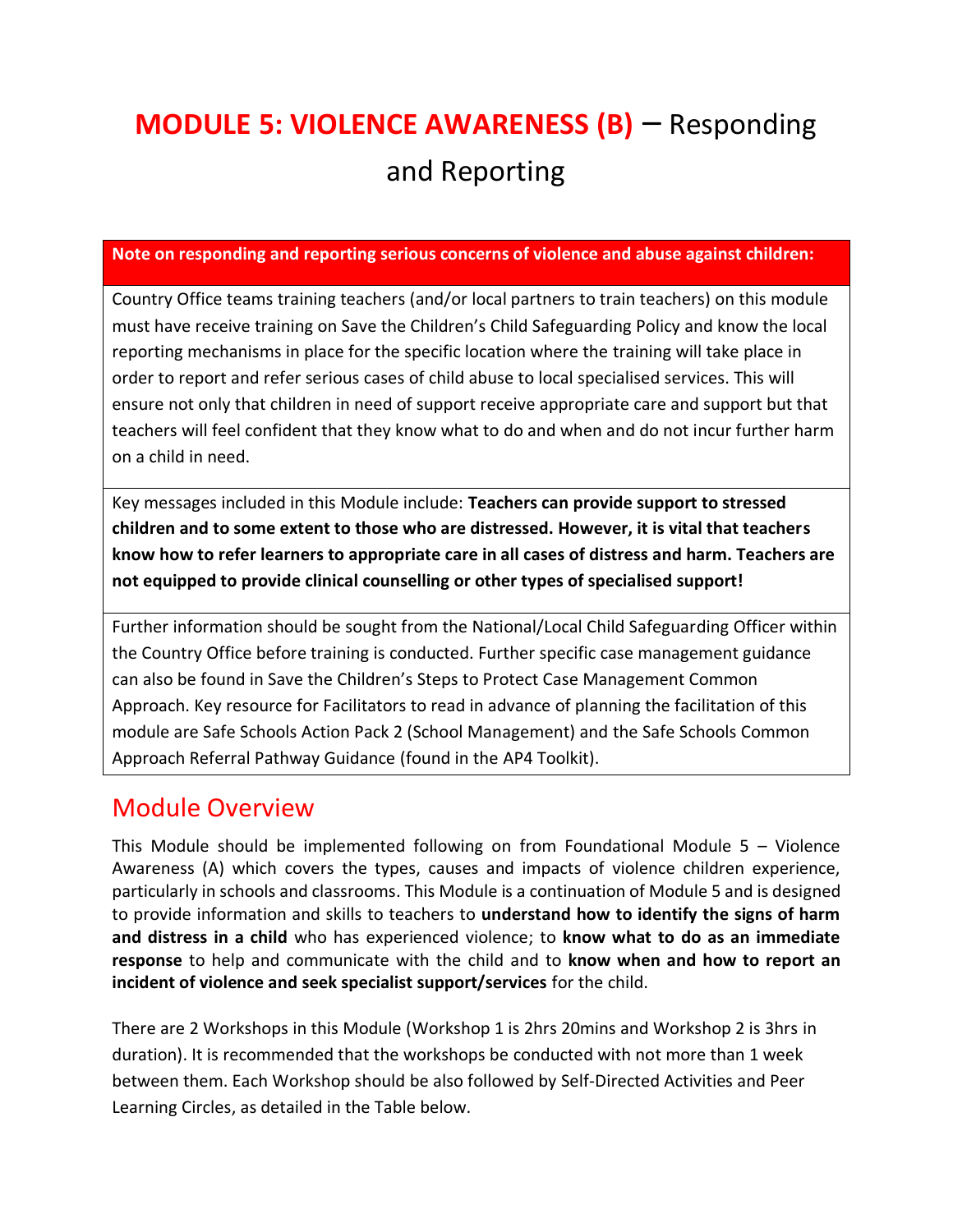This module contains 4 sections:

|           | A. TEACHER LEARNING OBJECTIVES | Gives an overview of competencies and levels        |
|-----------|--------------------------------|-----------------------------------------------------|
|           |                                | which teachers can use to assess themselves         |
| <b>B.</b> | WORKSHOP                       | Provides an agenda and activities with instructions |
|           |                                | and guidance for facilitators to run them           |
|           | C. SELF-DIRECTED ACTIVITIES    | Provides some ideas for teachers to practice the    |
|           |                                | new skills and knowledge they develop in the        |
|           |                                | workshop in their own time                          |
|           | D. PEER LEARNING CIRCLE        | Provides some ideas and instructions for some       |
|           |                                | extension activities for teachers to implement      |
|           |                                | together in a small group                           |

The activities and content in this Foundational Module are based on: Save the Children's Violence Free Schools Code of Conduct Manual (2018), RTI international 2018, Journeys Activity Handbook for Teachers and School Staff, the Good Schools Toolkit and other exercises from other Save the Children teacher training on reporting and referral.

## MODULE 5 TEACHER LEARNING OBJECTIVES

Each module has a set of learning objectives which align with teacher competency areas within the Safe Schools domains. By the end of this module, teachers will:

- Understand how to identify the signs of harm and distress in a child who has experienced violence
- Know what to do as an immediate response to help and communicate with the child
- Know when and how to report an incident of violence and seek specialist support/services for the child

Teachers can self-assess the level of proficiency they have reached for each of the module's learning objectives, and what they need to do to progress to the next proficiency level.

At the start of each workshop included within this module, teachers should identify what level they are at, and what they need to do to get to the next competency level. The competency rubrics below should help them identify whether they are beginning, developing, proficient or advanced. It may be challenging and unfamiliar for teachers to conduct an accurate and honest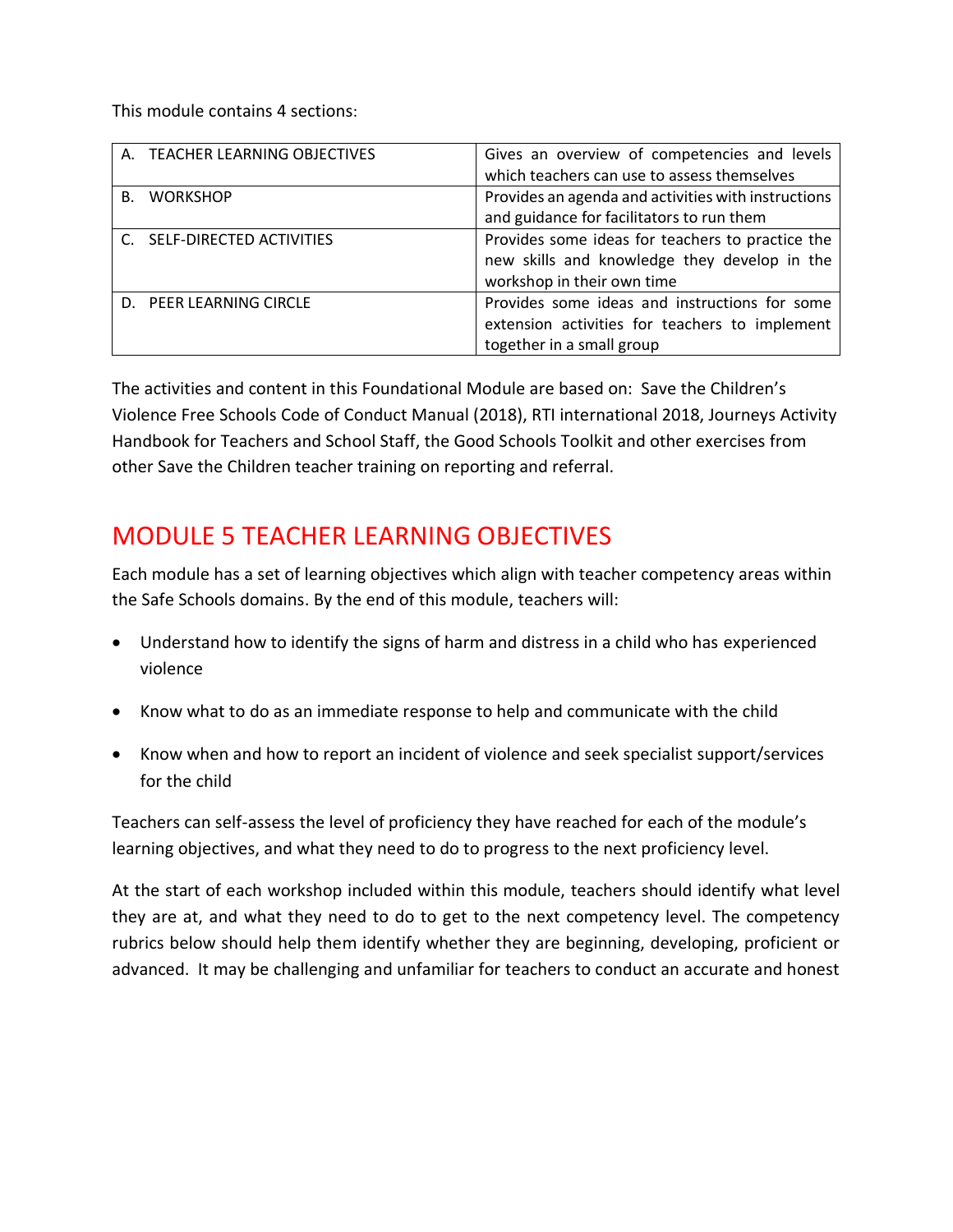self-assessment, guidance on how to address this is found on the Save the Children [Teacher](https://savethechildren1.sharepoint.com/sites/TeamSitePortal/Education/BETG/Teachers/SitePages/03%20Implementation%20guide/Principle%202.aspx?cid=0a8cd9be-22f9-4d5a-bc3b-c336a47c0cd4)  [Professional Development \(TPD\) Enabling Teachers website Principle 2](https://savethechildren1.sharepoint.com/sites/TeamSitePortal/Education/BETG/Teachers/SitePages/03%20Implementation%20guide/Principle%202.aspx?cid=0a8cd9be-22f9-4d5a-bc3b-c336a47c0cd4)<sup>1</sup>.

Each competency has a different level depending on experience and expertise. The levels are:

| <b>Beginning</b> | This is not something the teacher does confidently yet                                   |
|------------------|------------------------------------------------------------------------------------------|
| Developing       | The teacher is quite good at this, but needs to be more consistent or<br>improve further |
| Proficient       | The teacher consistently does this well and is a good role model for others              |
| Advanced         | The teacher is very proficient, and could share their experience with<br>others          |

**Competency Standard 9:** The teacher has the skills and knowledge to respond appropriately to children who have experienced violence.

| <b>Beginning</b>                              | <b>Developing</b>       | Proficient                                              | Advanced |
|-----------------------------------------------|-------------------------|---------------------------------------------------------|----------|
| Understands that a                            | Understands what red    | Demonstrates the core child- Trains other teachers      |          |
| child who has                                 | flag signs are and what | friendly attitudes required to and school staff on what |          |
| experienced violence                          | to do when they         | appropriately communicate $\vert$ to do when a child    |          |
| needs to be listened to recognise these signs |                         | with and support a child who requires support.          |          |
| and supported.                                | (including where to go  | has experienced violence                                |          |
|                                               | for help)               |                                                         |          |

**Competency Standard 10:** The teacher knows how to refer and report cases of violence to the appropriate channels.

| <b>Beginning</b>                                                                                                             | <b>Developing</b>                                                                                                               | Proficient                                                                                                                    | Advanced                                                                                                                                                                                                                                                |
|------------------------------------------------------------------------------------------------------------------------------|---------------------------------------------------------------------------------------------------------------------------------|-------------------------------------------------------------------------------------------------------------------------------|---------------------------------------------------------------------------------------------------------------------------------------------------------------------------------------------------------------------------------------------------------|
| Understands that a<br>child who has<br>experienced violence child has told them<br>needs to be listened<br>to and supported. | Understands what do<br>to and who to tell if a<br>she/he has experienced the referral pathway<br>violence and requires<br>help. | cases of violence reported<br>by children and maintains<br>information, including<br>relationships with local<br>authorities. | Is the school focal point for Leads on child safeguarding<br>processes at school e.g.<br>monitoring/updating policy<br>revisions, maintaining<br>referral information and<br>training other teachers on<br>what to do when a child<br>requires support. |
|                                                                                                                              |                                                                                                                                 |                                                                                                                               |                                                                                                                                                                                                                                                         |

[https://savethechildren1.sharepoint.com/sites/TeamSitePortal/Education/BETG/Teachers/SitePages/04%](https://savethechildren1.sharepoint.com/sites/TeamSitePortal/Education/BETG/Teachers/SitePages/04%20Tools/Tools.aspx) [20Tools/Tools.aspx](https://savethechildren1.sharepoint.com/sites/TeamSitePortal/Education/BETG/Teachers/SitePages/04%20Tools/Tools.aspx)

1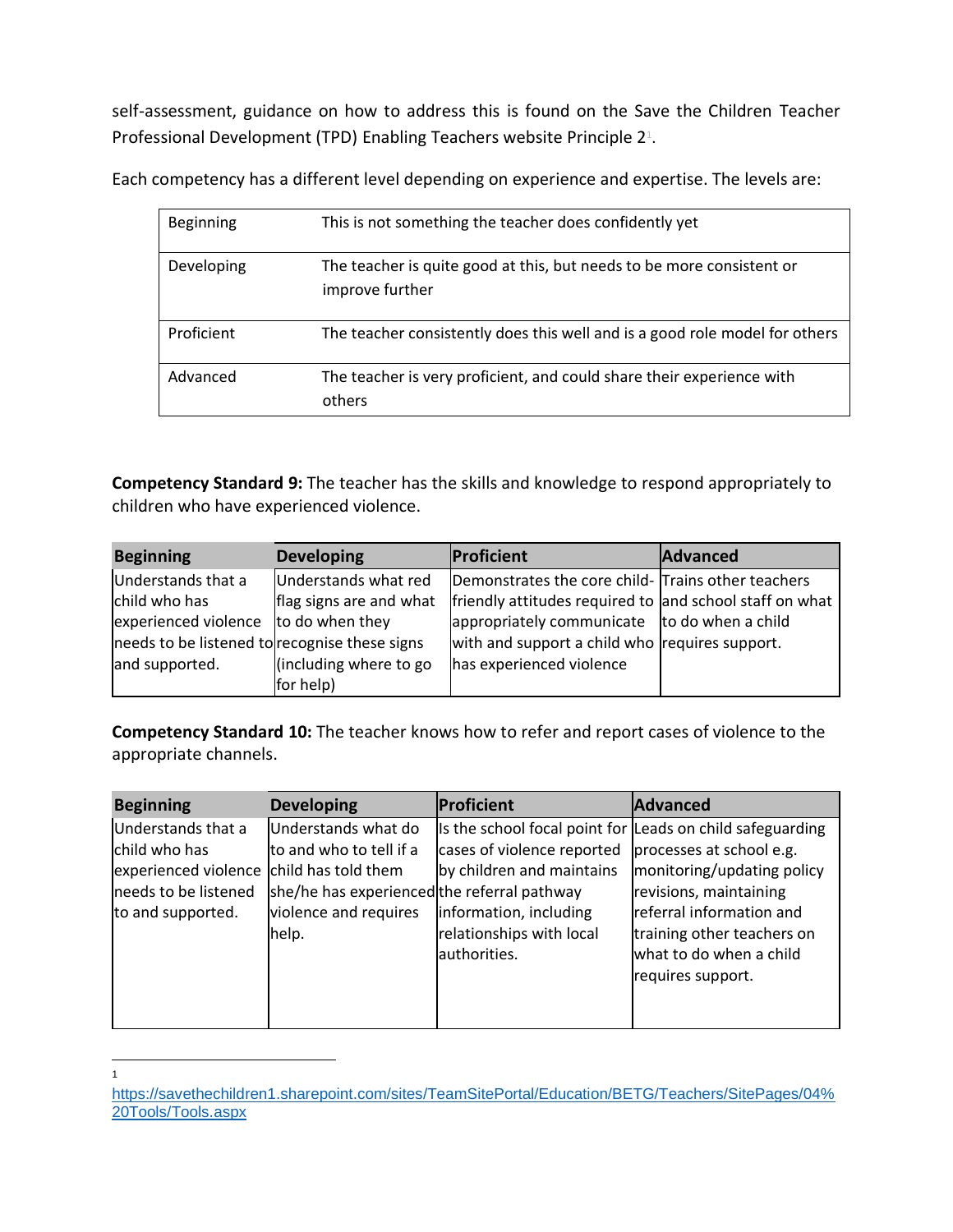## A WORKSHOPS 1 AND 2

#### **Aim of Workshops**

• To provide teachers with some basic skills and knowledge to identify signs of harm and distress in a child and know what to do to help that child

## **Learning outcomes:**

At the end of the 2 workshops, participants will be able to:

- Understand how to identify the signs of harm and distress in a child who has experienced violence
- Know what to do as an immediate response to help and communicate with the child
- Know when and how to report an incident of violence and seek specialist support/services for the child

| <b>Workshop 1 Outline</b>                                                                                                             | <b>Time</b>  |
|---------------------------------------------------------------------------------------------------------------------------------------|--------------|
| Session 1: Introduction                                                                                                               | 15 mins      |
| Session 2: Identifying signs of harm and distress in children                                                                         | 1hr 45 mins  |
| Wrap up and next steps                                                                                                                | 20 mins      |
| <b>Total time</b>                                                                                                                     | 2hrs 20 mins |
| <b>Workshop 2 Outline</b>                                                                                                             | <b>Time</b>  |
| Session 3: Communicating with a child who has disclosed a<br>child protection incident (of violence, abuse or exploitation)<br>to you | 1hr 30 mins  |
| Session 4: Reporting and Referring a child protection concern                                                                         | 1hr 10 mins  |
| Wrap-up and next steps                                                                                                                | 20 mins      |
| <b>Total time</b>                                                                                                                     | 3hrs         |

#### **Relevant resources:**

- Handout 1 Safe Schools Common Approach Referral Pathway Guidance.
- Safe Schools Action Pack 2 School Management (particularly sections on Code of Conduct and developing referral pathways)
- Steps to Protect Common Approach case management tools

## **Required materials:**

- Flipchart paper/pen or Blackboard/chalk
- Handouts/slides (depending on the facilities at the session)
- Coloured markers/crayons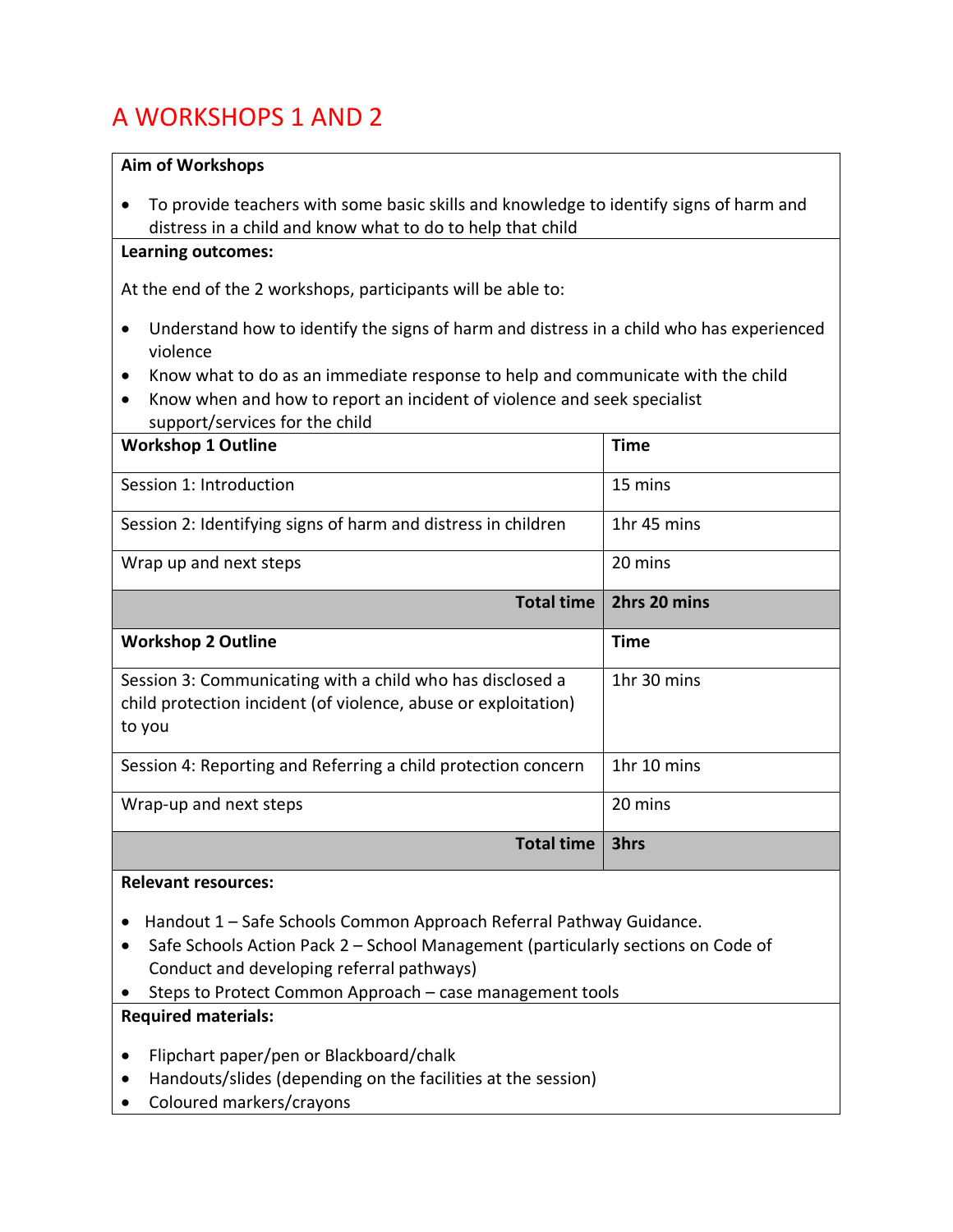- Copies of each of the 4 violence stories
- A label with the name/flag/sign of the stations 1-6

## **Preparation:**

- Flipcharts and markers
- Draw a picture of a Warning Symbol (see below) and tape it to the blackboard or a wall that will become the 'Warning Sign Gallery.'
- 9 Red cards with the Red Flag written on them
- Print out of all handouts



## **Important Notes for the Facilitator for being prepared to receive information on child protection concerns**

In this Workshop, you will be discussing what to do when you see or hear about a child protection concern. As a rule, you should be confident in transferring to participants the following key messages:

- **Minor incidents** should be solved right away with support and interventions from the teacher. Minor incidents are, for example, children calling each other bad names, arriving late to lessons, children pushing each other.
- **Major incidents** should be formally reported immediately through firstly the school referral system and then to external child protection referral and reporting channels such as the Police, Child Protection and/or Family and Social Welfare Committees/Services. The teacher must use the existing formal reporting system, if it exists. Major incidents include sexual harassment, serious fighting among peers or with the teacher. Community education committees and child welfare committees may also play a role for taking care of immediate protection concerns.

**Ahead of this activity you should find as much information as you can about referral systems, structures and procedures in the community to be able to provide the participants with this information.** 

You should prepare a copy of this information and distribute at the end for all participants, including names of individuals, organizations or government departments and how to contact these institutions.

Key resource for Facilitators to read in advance of planning the facilitation of this module are **Safe Schools Action Pack 2 (School Management) and the Safe Schools Common Approach Referral Pathway Guidance (found in the AP4 Toolkit).**

**You should also emphasize clearly at relevant points in the Workshop that children who have experienced serious forms of violence, for example sexual violence or severe physical**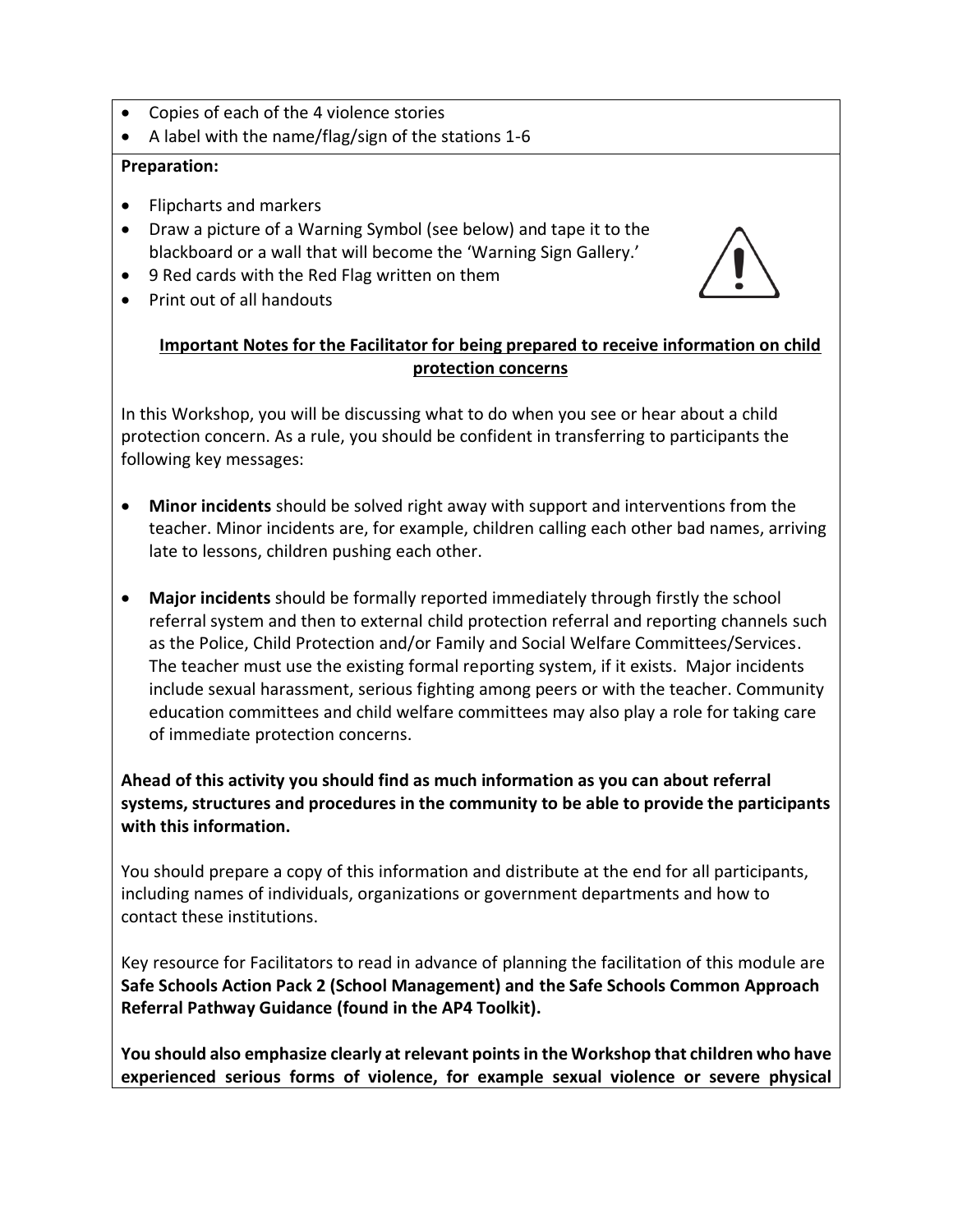**violence should be referred for specialist support and NOT dealt with by untrained teachers or staff.**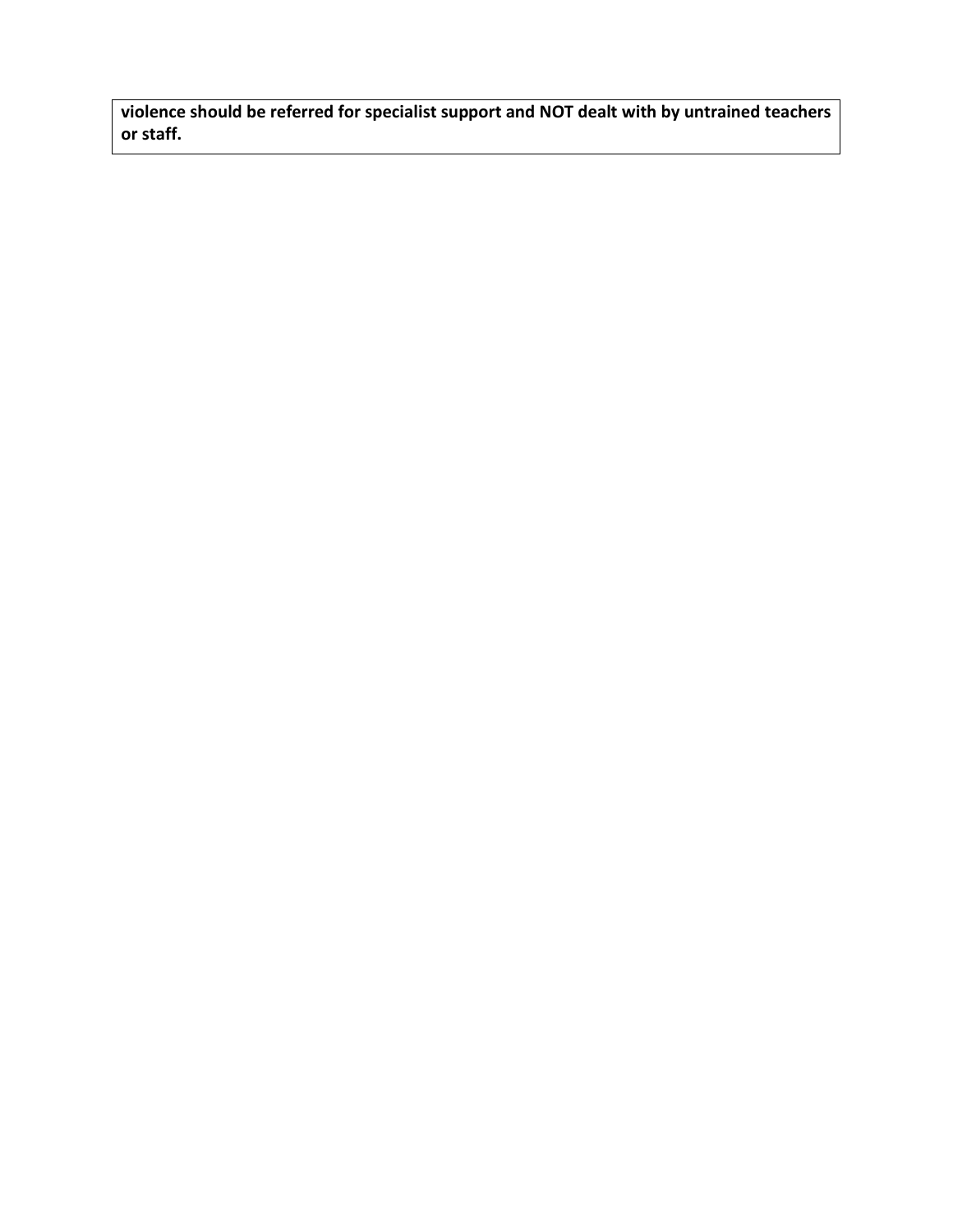| <b>Workshop 1 Facilitation Notes (2hrs 20 mins)</b> |                                                                                                                                                                                                                                                                                                                                                                                                                                                                                                                         |  |  |
|-----------------------------------------------------|-------------------------------------------------------------------------------------------------------------------------------------------------------------------------------------------------------------------------------------------------------------------------------------------------------------------------------------------------------------------------------------------------------------------------------------------------------------------------------------------------------------------------|--|--|
|                                                     | Session $1$ – Introduction (15 mins)                                                                                                                                                                                                                                                                                                                                                                                                                                                                                    |  |  |
| 15 mins                                             | <b>Facilitation Notes:</b>                                                                                                                                                                                                                                                                                                                                                                                                                                                                                              |  |  |
|                                                     | 1. SAY: Welcome participants<br>2. DO: Complete introductions<br>3. DO: Set Workshop Ground Rules (based on participants' suggestions)<br>4. SAY: Present the Aim and the Learning Outcomes of the Workshop (prepare on a<br>slide if using a PPT or a Handout/Flipchart if not)                                                                                                                                                                                                                                        |  |  |
|                                                     | Aim of the Workshop                                                                                                                                                                                                                                                                                                                                                                                                                                                                                                     |  |  |
|                                                     | To provide teachers with some basic skills and knowledge to identify signs of harm and<br>distress in a child and know what to do to help that child.                                                                                                                                                                                                                                                                                                                                                                   |  |  |
|                                                     | <b>Workshop Learning Outcomes</b>                                                                                                                                                                                                                                                                                                                                                                                                                                                                                       |  |  |
|                                                     | At the end of this session participants will be able to:                                                                                                                                                                                                                                                                                                                                                                                                                                                                |  |  |
|                                                     | Understand how to identify the signs of harm and distress in a child who has<br>$\bullet$<br>experienced violence<br>Know what to do as an immediate response to help and communicate with the child<br>$\bullet$<br>Know when and how to report an incident of violence and seek specialist<br>٠<br>support/services for the child                                                                                                                                                                                     |  |  |
|                                                     | 5. SAY: Before moving on, the Facilitator should read the following statement to<br>ensure that a) the participants understand the nature of the topics to be covered<br>and b) that any concerns about the topic can be raised at the beginning.                                                                                                                                                                                                                                                                       |  |  |
|                                                     | Today we are going to talk about child abuse. We will talk about different kinds of abuse<br>and what the possible consequences of experiencing abuse are. This topic may trigger<br>many thoughts and emotions. If you need to discuss any of your own personal accounts,<br>stories or memories, [insert name of Child Safeguarding Focal Point] will be available<br>after the workshop and will be able to inform you about who can help in case you, or<br>someone you know, is in need for protection or support. |  |  |
|                                                     | Before moving forward, ask participants if they have any questions or concerns. If they<br>wish to speak to one of the facilitators in private, ensure there is a space to do this.                                                                                                                                                                                                                                                                                                                                     |  |  |
|                                                     | 6. SAY: Discuss the competency levels for this module:                                                                                                                                                                                                                                                                                                                                                                                                                                                                  |  |  |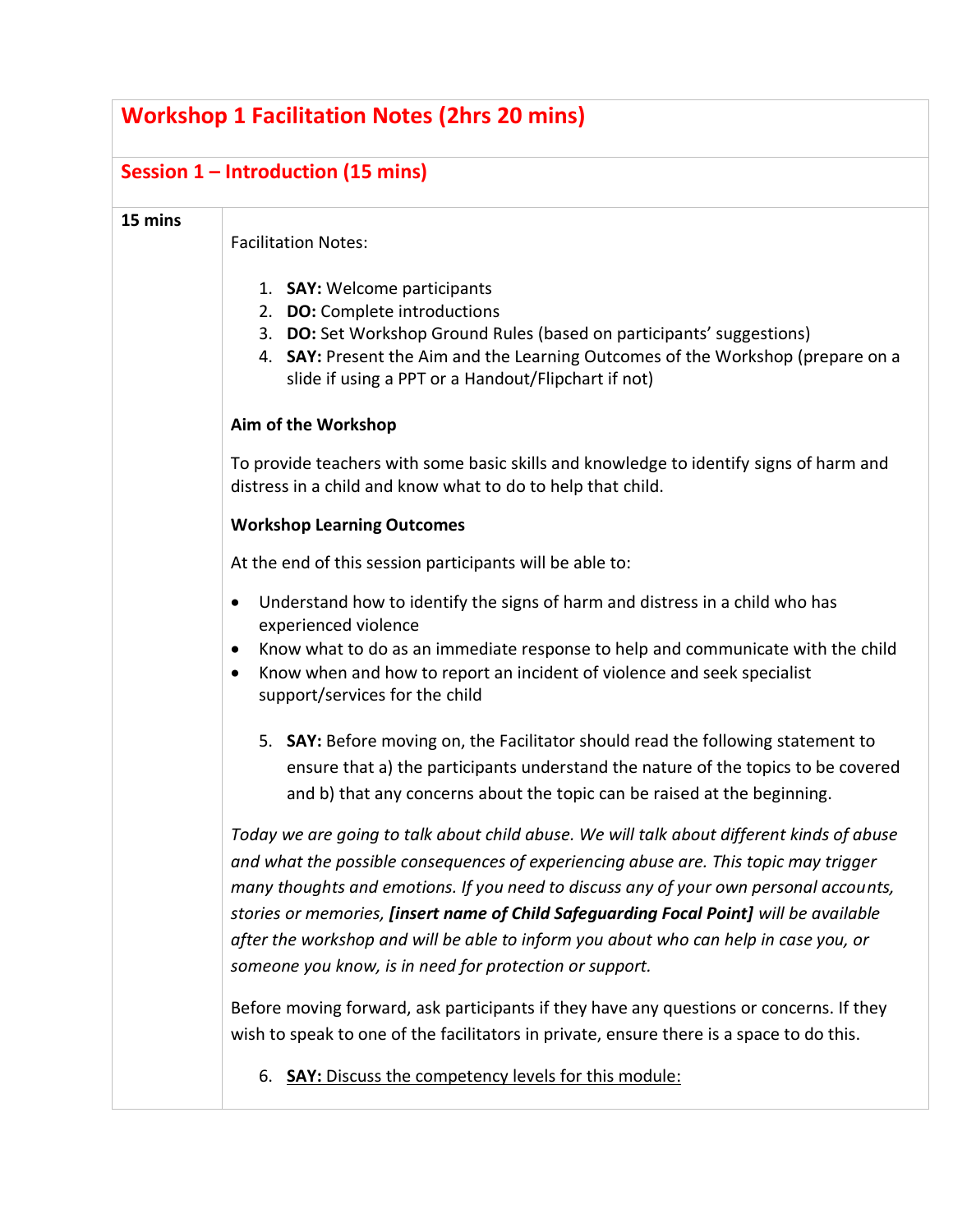|         | ASK participants to get into groups of 4 and to discuss the competency levels for this<br>module:                                                                                            |
|---------|----------------------------------------------------------------------------------------------------------------------------------------------------------------------------------------------|
|         | What level would you place yourself at? Why?                                                                                                                                                 |
|         | What more information, training, or practice would you need to get to the next<br>level?                                                                                                     |
|         | What else would you want to learn along these topics?                                                                                                                                        |
|         | Session 2: Identifying signs of harm and distress in children (1hr 45 mins)                                                                                                                  |
| 45 mins |                                                                                                                                                                                              |
|         | <b>Activity 1- Recognising Warning Signs</b>                                                                                                                                                 |
|         | <b>Preparation - room set up for group work and plenary</b>                                                                                                                                  |
|         | <b>Materials:</b>                                                                                                                                                                            |
|         | A4 paper and marker pens and tape                                                                                                                                                            |
|         | Warning Symbol stuck onto a visible wall for everyone to see                                                                                                                                 |
|         | Red Flag Cards with the following written on them:                                                                                                                                           |
|         |                                                                                                                                                                                              |
|         | A child is being hurt by someone<br>$\bullet$<br>A child is hurting himself or others<br>٠                                                                                                   |
|         | A child who is exhibiting several signs or symptoms<br>$\bullet$                                                                                                                             |
|         | Symptoms which persist or worsen over time                                                                                                                                                   |
|         | Significant decline in concentration, participation, performance or school<br>attendance                                                                                                     |
|         | Ongoing difficulty managing emotion (frequently upset, frustrated, crying,<br>angry)                                                                                                         |
|         | Significant changes in relationships (such as fighting, withdrawing from<br>friends, physical aggression)                                                                                    |
|         | Regular instances of disruptive behaviour<br>$\bullet$                                                                                                                                       |
|         | Problems exist in multiple settings (classroom, playground, home)                                                                                                                            |
|         | Parents request help or are distressed by situation.                                                                                                                                         |
|         | <b>Facilitation Steps:</b>                                                                                                                                                                   |
|         | 1. SAY: Explain that the purpose of this activity is to learn about the behaviours of<br>pupils that warn teachers and school staff that they are experiencing violence or<br>harm (10 mins) |
|         | SAY: Explain that we will call these 'warning signs.'                                                                                                                                        |
|         | 2. SAY: Give 2-3 examples of warning signs we may see in a child from this list below                                                                                                        |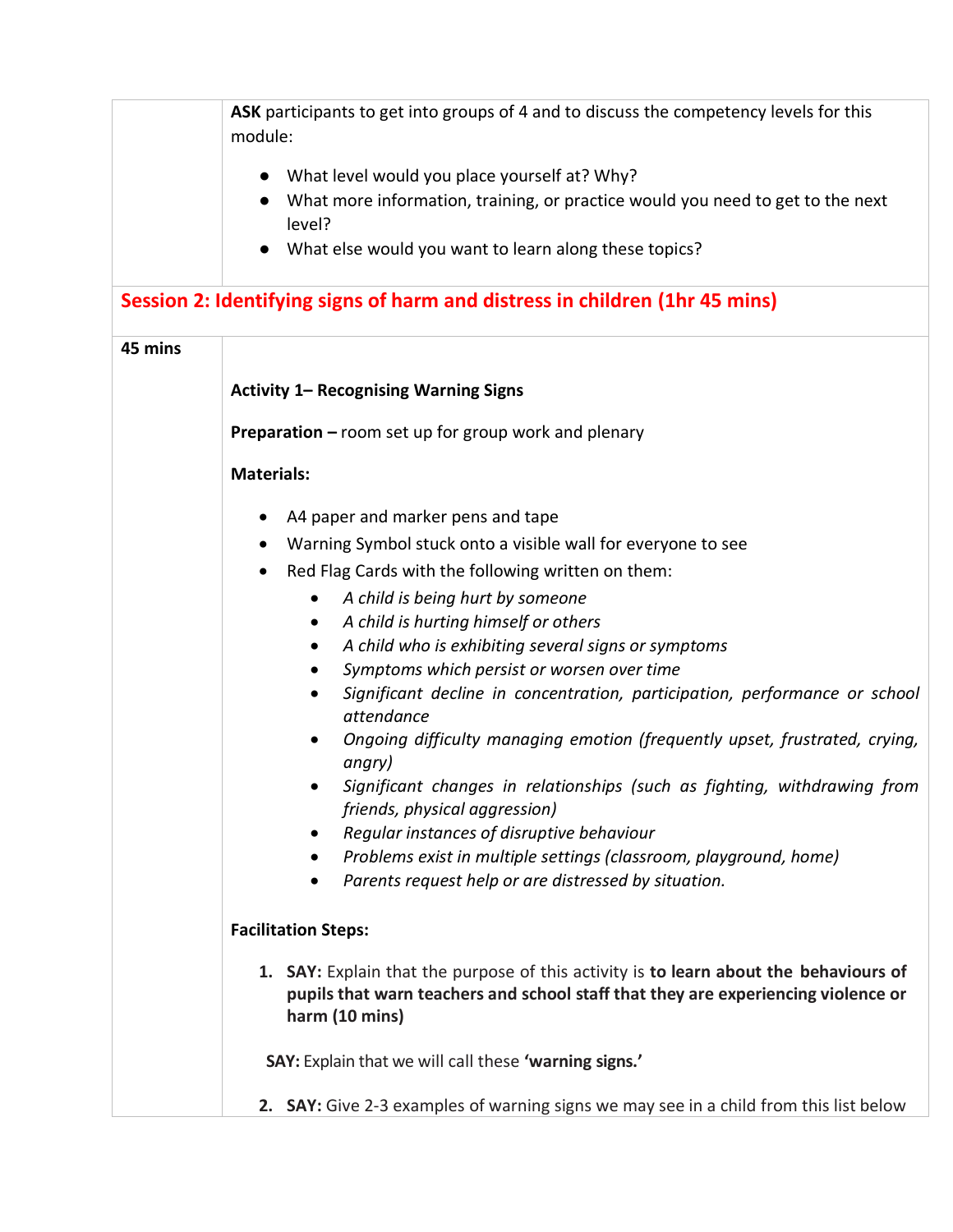## (5 mins)

- Having physical injuries (such as bruises)
- Starting to show unexplained behaviours which are out of character for the child, such as losing self-confidence or being very sad, angry or saying that they want to die.
- Starting or cry for no visible reason
- Suddenly becoming very secretive
- Suddenly feeling ashamed and/or embarrassed
- Starting to be afraid of adults
- Starting to be violent or abusive to others
- Stopping coming to school or skipping classes
- Starting to get dramatically different (lower) grades or test results for no obvious reason.

## *SAY: Remind participantsthat the same list was discussed in Module 5 - Violence Awareness on the impacts of violence against children.*

- **3. DO:** Divide the participants into four groups and distribute four pieces of paper and a marker pen to each group.
- **4.** Give the groups about **10 minutes**to:
	- Discuss the different physical signs or behaviours that might warn teachers and staff members that a child has been a target of violence or is at risk of being a target of violence or dropping out (i.e. Warning Signs).
	- Think of four warning signs and draw a picture or write one–two words describing each, one on each piece of paper.
- **5.** After 10 mins, gather the groups together and ask them to go to the wall showing the Warning Symbol and stick up their 4 Warning Signs onto the paper.
- **6.** Give each group a chance to contribute any Warning Signs that were not mentioned previously. If they do, **ASK** them to:
	- Explain the new 'warning sign'.
	- Ask them to tape it onto the wall.
- **7. DO:** When all the different warning signs have been taped to the wall, point to and name each posted Warning Sign.
- **8. ASK** the groups to come up to the wall and tape their remaining papers directly under the matching Warning Signs that are already posted on the wall (See picture below)
- **9. DO:** Give the participants about 5 minutes to study what they see on the wall before asking them to return to their seats.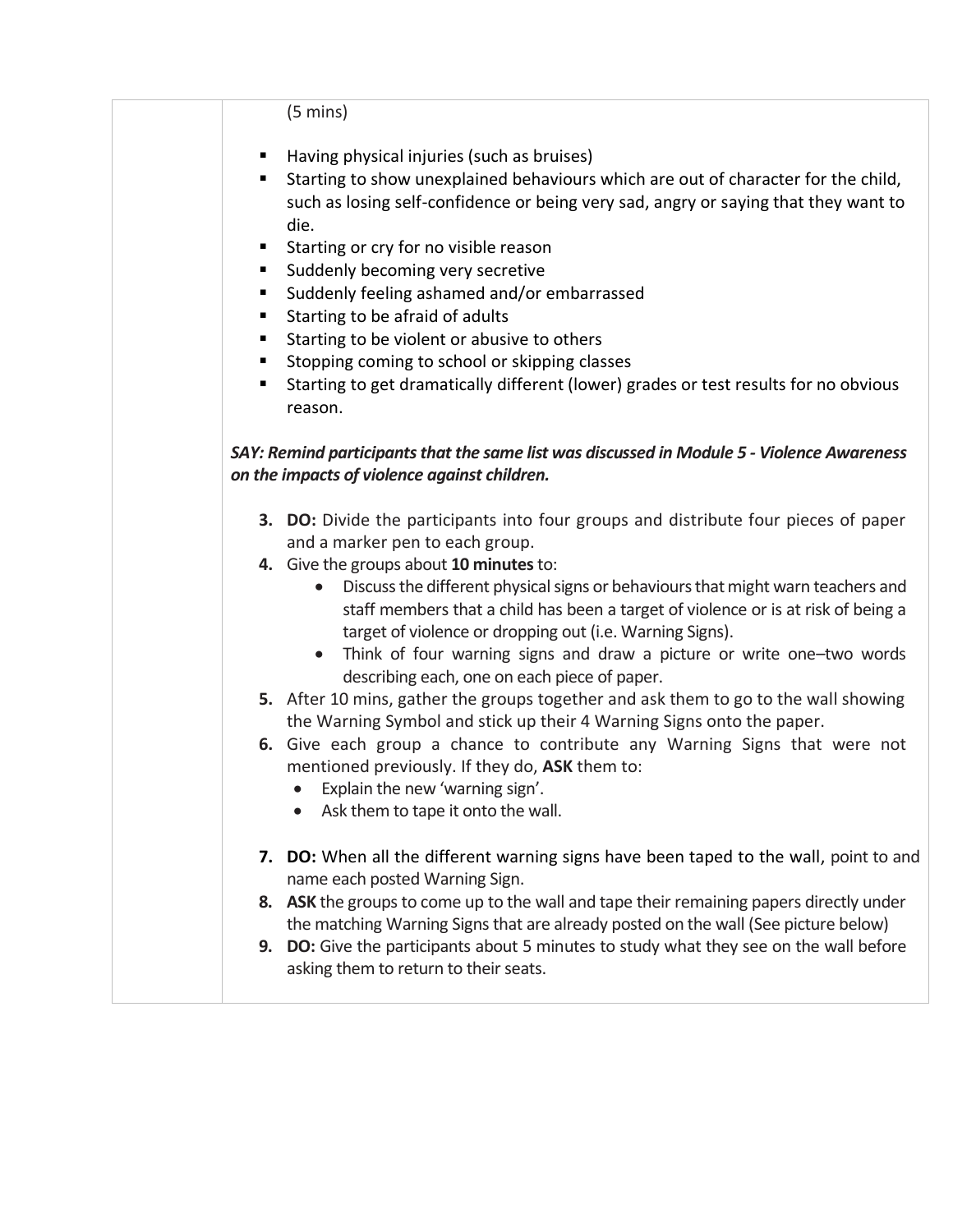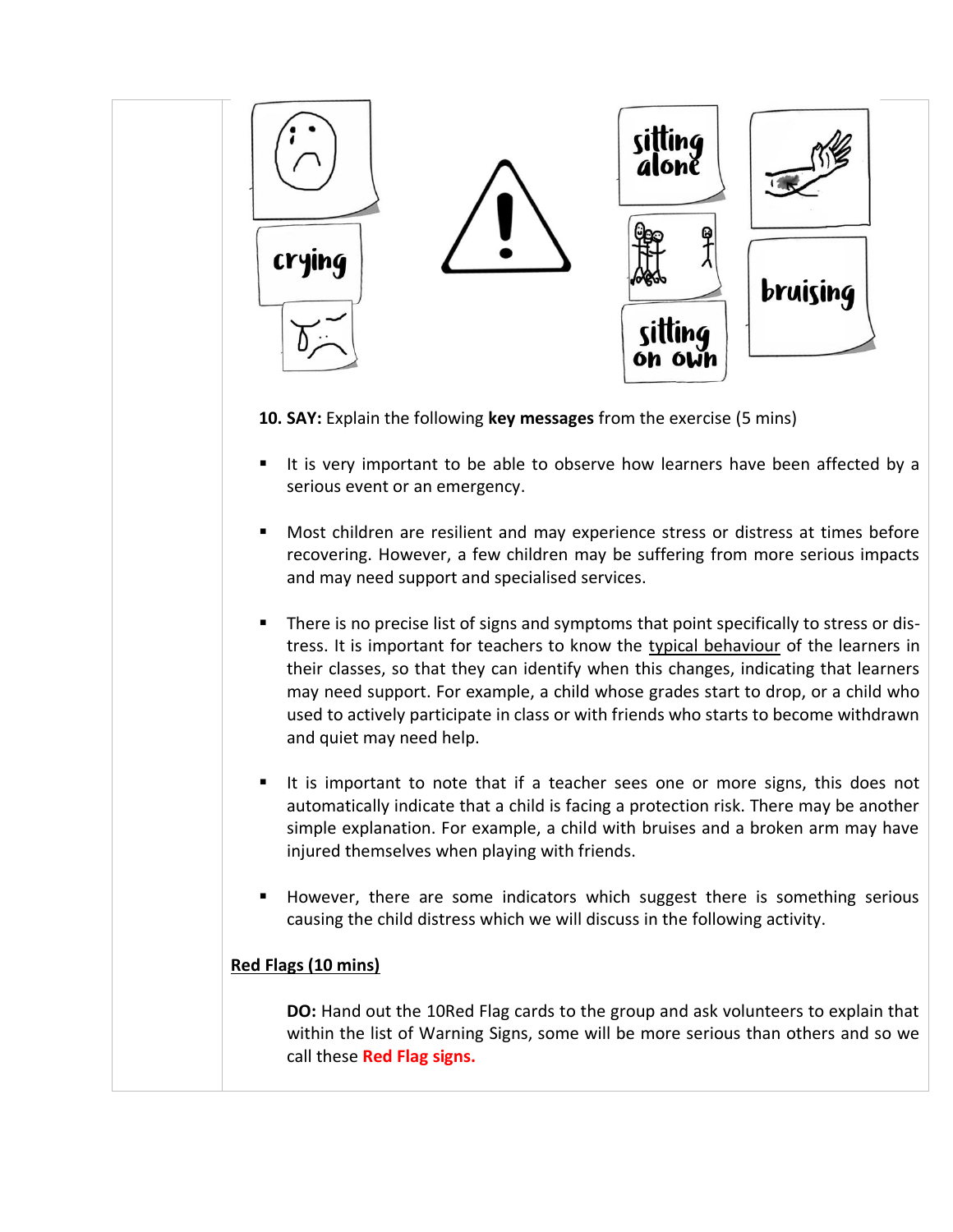|         | A Red Flag is a sign/behaviour you may see which will help teachers recognise<br>when things are becoming more serious and they need to identify if a child needs<br>immediate help. Ask volunteers to read out the following Red Flag signs to the rest<br>of the group:<br>It has become obvious (either through physical signs or information that the child has<br>п<br>shared with someone) that she/he is being hurt by someone<br>A child is physically hurting her/himself or others<br>٠<br>A child who is exhibiting several of the warning signs or symptoms<br>п<br>Symptoms which persist or worsen over time<br>п<br>Significant decline in concentration, participation, performance or school attendance<br>п<br>Ongoing difficulty managing emotion (frequently upset, frustrated, crying, angry)<br>п<br>Significant changes in relationships (such as fighting, withdrawing from friends,<br>physical aggression)<br>Regular instances of disruptive behaviour<br>п<br>Problems exist in multiple settings (classroom, playground, home)<br>ш<br>Parents request help or are distressed by situation.<br><b>Plenary Question (10 mins)</b><br>ASK the participants: Have you seen any of these Red Flag signs/behaviour before in your<br>classroom/school or in the local community and if so, how did you respond to them?<br>DO: Collect a couple of experiences from some participants and then explain in the next |
|---------|--------------------------------------------------------------------------------------------------------------------------------------------------------------------------------------------------------------------------------------------------------------------------------------------------------------------------------------------------------------------------------------------------------------------------------------------------------------------------------------------------------------------------------------------------------------------------------------------------------------------------------------------------------------------------------------------------------------------------------------------------------------------------------------------------------------------------------------------------------------------------------------------------------------------------------------------------------------------------------------------------------------------------------------------------------------------------------------------------------------------------------------------------------------------------------------------------------------------------------------------------------------------------------------------------------------------------------------------------------------------------------------------------------------------------------------------|
|         | activity we will look at how to respond to these signs.                                                                                                                                                                                                                                                                                                                                                                                                                                                                                                                                                                                                                                                                                                                                                                                                                                                                                                                                                                                                                                                                                                                                                                                                                                                                                                                                                                                    |
| 60 mins | Activity - LOOK, LISTEN AND LINK <sup>2</sup> (1)                                                                                                                                                                                                                                                                                                                                                                                                                                                                                                                                                                                                                                                                                                                                                                                                                                                                                                                                                                                                                                                                                                                                                                                                                                                                                                                                                                                          |
|         | Organisation - Place three flipcharts on the wall with one of the action principles: LOOK,<br>LISTEN, LINK on each.                                                                                                                                                                                                                                                                                                                                                                                                                                                                                                                                                                                                                                                                                                                                                                                                                                                                                                                                                                                                                                                                                                                                                                                                                                                                                                                        |
|         | <b>Facilitation Steps:</b>                                                                                                                                                                                                                                                                                                                                                                                                                                                                                                                                                                                                                                                                                                                                                                                                                                                                                                                                                                                                                                                                                                                                                                                                                                                                                                                                                                                                                 |
|         | 1. SAY: Present the following key messages (15 mins) - on a slide/Handout/Flipchart<br>or to be read out (depending on facilities available)                                                                                                                                                                                                                                                                                                                                                                                                                                                                                                                                                                                                                                                                                                                                                                                                                                                                                                                                                                                                                                                                                                                                                                                                                                                                                               |
|         | In this session, we will be discussing what to do when you see or hear about a child<br>$\bullet$<br>protection concern.<br>So far, we have looked at signs that children may be experiencing a child protection<br>concern. Now we will look at how teachers can respond in these situations.<br>Teachers are in a unique position because of their role, expertise and extended contact<br>$\bullet$<br>with children to identify children who are experiencing protection concerns.                                                                                                                                                                                                                                                                                                                                                                                                                                                                                                                                                                                                                                                                                                                                                                                                                                                                                                                                                     |

<sup>2</sup> Principles of Psychological First Aid (PFA)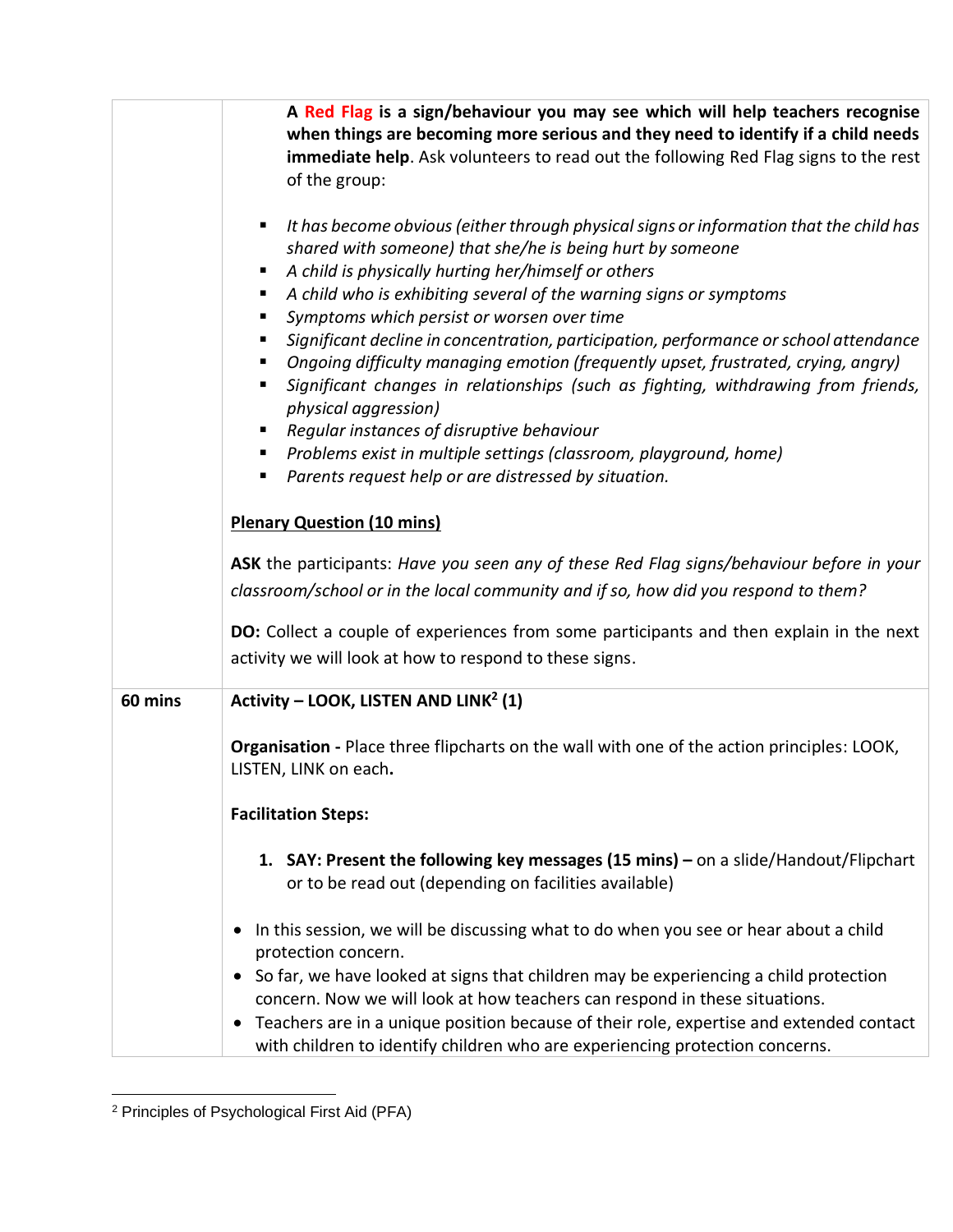• It is important that teachers communicate with parents, the head teacher and other teachers about learners experiencing distress. • The teacher will most likely be one of the first persons to be aware of a distressed or harmed child. • The teacher has the duty to secure support to the entrusted children in the best and most professional way. • We will be sharing information on what to do for both a **MINOR** incident and a **MAJOR** incident. • **MINOR** incidents should be solved right away with support and interventions from the teacher. Minor incidents are, for example, children calling each other bad names, arriving late to lessons, children pushing each other. • **MAJOR incidents** should be formally reported immediately through firstly the school referral system and then to external child protection referral and reporting channels such as the Police, Child Protection and/or Family and Social Welfare Committees/Services. The teacher must use the existing formal reporting system, if it exists. Major incidents include sexual harassment, serious fighting among peers or with the teacher. Community education committees and child welfare committees may also play a role for taking care of immediate protection concerns. • **SAY –** Explain that we will start by focusing on 3 important actions that need to be taken **to respond to children in distress.** These are commonly divided into three action principles- **LOOK, LISTEN, LINK Plenary Group Work (10 mins) 1.** Using the 3 flipcharts you have stuck on the wall in advance – each with one of the action principles - LOOK, LISTEN, LINK – **ask the participants** what they think each action principle refers to and note their answers on a sticky note and then stick on one relevant flipchart. For example, ask participants: • What do you think we should LOOK for? • What should we ask and LISTEN for? • What do you think LINK means? What do we need to LINK to? **2. When participants have stuck up all their ideas, distribute Handout 2: LOOK, LISTEN, LINK** and ask participants if anything has been missed on the flipcharts. Point out anything important that has not been mentioned. **Group Work (20 mins)**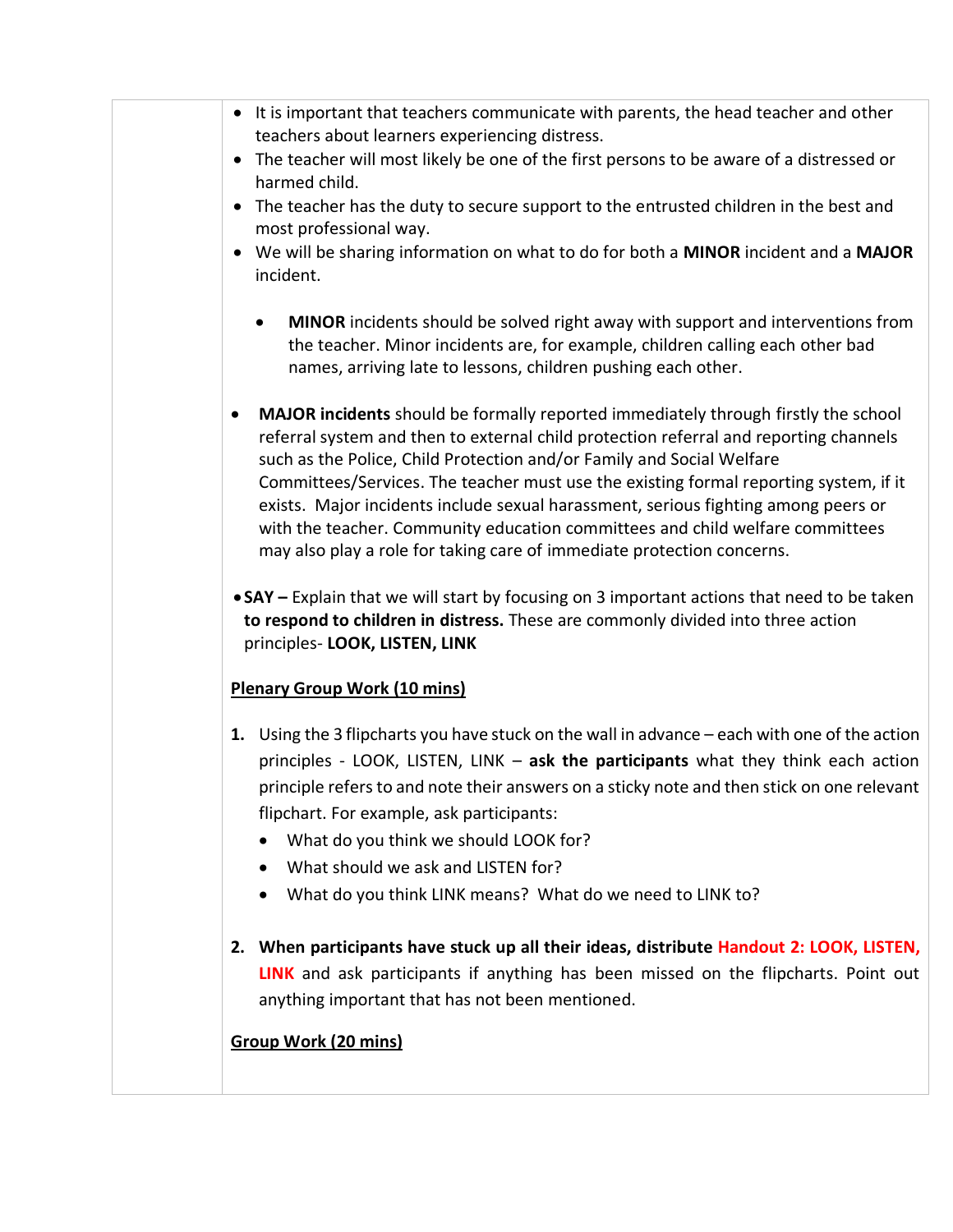|         | 1. Divide participants into 3 groups                                                        |
|---------|---------------------------------------------------------------------------------------------|
|         | 2. SAY: Explain: In this activity you will consider some cases that teachers might have     |
|         | to respond to and reflect on the LOOK-LISTEN-LINK actions.                                  |
|         | 3. DO: Give each group one case study from Handout 2: Child Protection Cases                |
|         | 4. Each group should discuss in 10 minutes answering the following questions:               |
|         |                                                                                             |
|         | What are the signs that should make the teacher concerned about the child?<br>$\bullet$     |
|         | What actions should the teacher take?                                                       |
|         | Who should be involved in addressing the case?<br>$\bullet$                                 |
|         | How should the teacher talk to the child? What might they say?                              |
|         | Is there any specific sensitivity to consider?                                              |
|         |                                                                                             |
|         | <b>Plenary Feedback (10 mins)</b>                                                           |
|         | Each group should present their case in plenary for 3 minutes and outline the key points    |
|         | from their discussion on the questions.                                                     |
|         |                                                                                             |
|         | SAY: Conclude the activity by explaining (5 mins)                                           |
|         | We talked about warning signs to look for in the previous activity, we will now talk<br>٠   |
|         | more about how to communicate with children in distress and one of our next                 |
|         | sessions will look at how to link children to child protection service.                     |
|         |                                                                                             |
| 20 mins | Wrap-up of Workshop 1 and next steps                                                        |
|         | In pairs, ASK teachers to recap and share the most important thing they have learnt today   |
|         | and say why it is important.                                                                |
|         |                                                                                             |
|         | In groups of four, discuss the self-directed activities and ideas for Peer Learning Circles |
|         | (Sections B and C on page 18-19) and think about:                                           |
|         | Which activities would you like to do for homework? Would you like to use the               |
|         | examples given?                                                                             |
|         | Any questions about any of the self-directed or Peer Learning activities?                   |
|         | Review the Learning Competencies for this Module (page 12). Each teacher should             |
|         | decide again where they are, and where they hope to be at the end of their                  |
|         | designated professional development cycle                                                   |
|         | Nominate one teacher from each school to facilitate the next Peer Learning Circle           |
|         | Finish the workshop thanking them for their participation and provide the key message       |
|         | that violence against children should not be tolerated and that schools have a duty of care |
|         | to support, respond and refer any child protection concerns they find.                      |
|         |                                                                                             |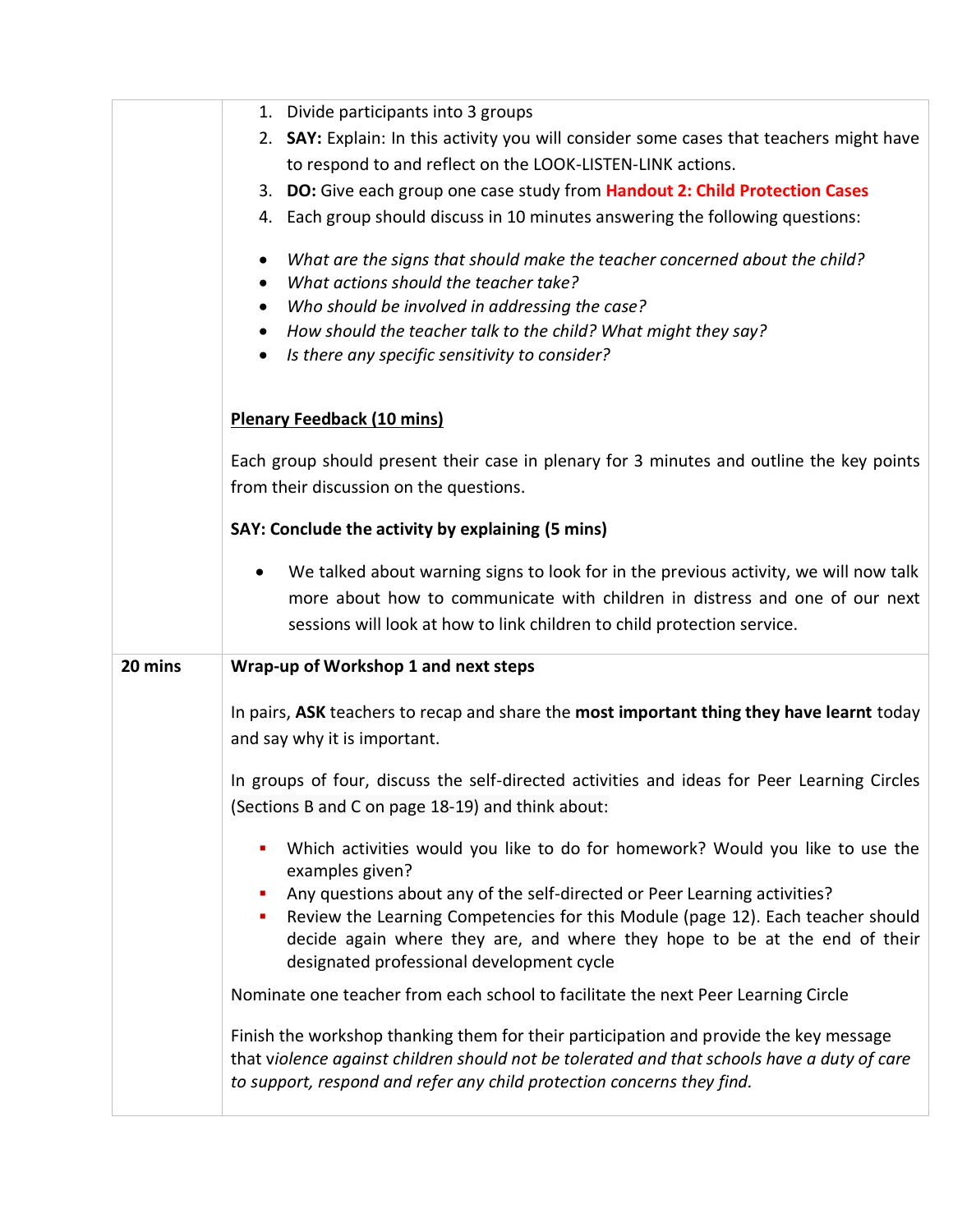| <b>Workshop 2 Facilitation Notes (3hrs)</b>                                       |                                                                                                                                                                                                                                   |  |
|-----------------------------------------------------------------------------------|-----------------------------------------------------------------------------------------------------------------------------------------------------------------------------------------------------------------------------------|--|
| Session 3: Communicating with children who have experienced violence (1hr 30mins) |                                                                                                                                                                                                                                   |  |
| 30 mins                                                                           | SAY: Start with a quick 5 min recap of Workshop 1 and explain that today focuses on WHAT<br>teachers can do when a child has experienced violence.                                                                                |  |
|                                                                                   | Activity 1 - LOOK, LISTEN AND LINK (2)                                                                                                                                                                                            |  |
|                                                                                   | Organisation                                                                                                                                                                                                                      |  |
|                                                                                   | Flipchart on the wall displaying Handout 3 - Best Practice for handling a disclosure from<br>a child<br>Copies of printed Handout 3                                                                                               |  |
|                                                                                   | Case Study A: Malene on a slide, flipchart or handout                                                                                                                                                                             |  |
|                                                                                   | <b>Plenary Questions (15 mins):</b><br>1.                                                                                                                                                                                         |  |
|                                                                                   | SAY: Let's talk more about communicating with children in distress. Ask participants:                                                                                                                                             |  |
|                                                                                   | Have you had experience dealing with children in distress?<br>٠<br>What have you learnt about what is helpful for them?<br>٠<br>How about in your own experience?<br>When you were upset what would you have liked from an adult? |  |
|                                                                                   | DO: Elicit some examples.                                                                                                                                                                                                         |  |
|                                                                                   | <b>Case Study discussion (15 mins):</b><br>2.                                                                                                                                                                                     |  |
|                                                                                   | DO: Hand out Case Study A (or refer to a printed version on the wall) and ask a participant<br>to read out the story                                                                                                              |  |
|                                                                                   | ASK the plenary: What do you think of the teacher's reaction? What did the teacher do well?                                                                                                                                       |  |
|                                                                                   | SAY: If no one mentions the following points, explain that:                                                                                                                                                                       |  |
|                                                                                   | the teacher asks an open question and gives the opportunity for the child to share,<br>٠<br>but does not probe<br>the teacher helps the child see that their reaction and experience is normal and<br>understandable              |  |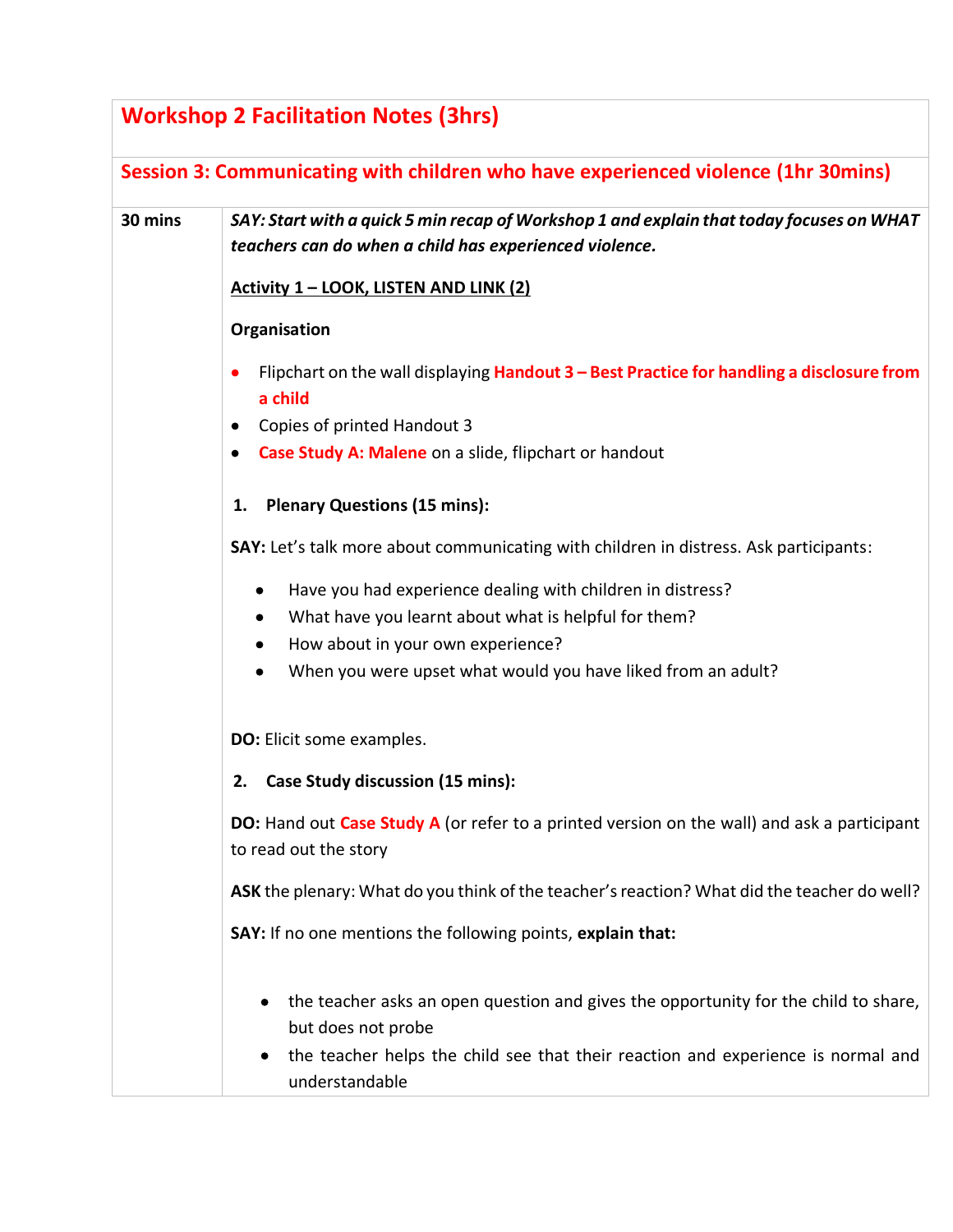|     | <b>SAY: Explain:</b> From this example we saw some things that the teacher should do (ask<br>3<br>open question, make the child's experience normal) and <b>should not do</b> (probe), now<br>let's think of more do's and don'ts.<br>To conclude the session, provide participants with Handout 3 - (or refer to a<br>4<br>drawn/printed version on the wall). SAY: Explain what 'disclosure' means and then ASK<br>a participant to read out the key things shown on it.<br>SAY: Explain that this is advice on how best to communicate with a child who has told<br>5.<br>you she/he has been hurt, abused or has experienced violence.<br><b>SAY:</b> Explain that you will practice some of these things after the break.<br>6 |
|-----|-------------------------------------------------------------------------------------------------------------------------------------------------------------------------------------------------------------------------------------------------------------------------------------------------------------------------------------------------------------------------------------------------------------------------------------------------------------------------------------------------------------------------------------------------------------------------------------------------------------------------------------------------------------------------------------------------------------------------------------|
| 1hr | Activity 2: Role Play: The Do's and Don'ts of communicating with children about violence<br>and abuse<br>Organisation: 3 sets of 1 Scenario and 1 Handout of the Do's and Don'ts of Communicating                                                                                                                                                                                                                                                                                                                                                                                                                                                                                                                                   |
|     | with Children<br><b>Facilitation Steps:</b>                                                                                                                                                                                                                                                                                                                                                                                                                                                                                                                                                                                                                                                                                         |
|     | 1. Group Role Plays (20 mins)                                                                                                                                                                                                                                                                                                                                                                                                                                                                                                                                                                                                                                                                                                       |
|     | DO: Divide group in 3 groups; hand out 1 Scenario and 1 Handout 4 Do's and Don'ts of<br><b>Communicating with Children</b> to each group and then read out the following instructions:                                                                                                                                                                                                                                                                                                                                                                                                                                                                                                                                              |
|     | Read the Scenario AND Handout 4 Do's and Don'ts of Communicating with Children<br>Prepare a 5-minute (maximum) role play which includes one teacher and one<br>student.                                                                                                                                                                                                                                                                                                                                                                                                                                                                                                                                                             |
|     | SAY: Emphasise the important instruction: Groups do not need to discuss the actual<br>details of the story (i.e. what has happened to the child) but must just show us how they<br>would interact and ask the child a couple of questions. It is testing what you are learning<br>about HOW to communicate NOT the content of the story.                                                                                                                                                                                                                                                                                                                                                                                            |
|     | Give them just 15 mins to prepare!                                                                                                                                                                                                                                                                                                                                                                                                                                                                                                                                                                                                                                                                                                  |
|     | Role Play presentations (5 mins per group + feedback from the rest of the group = 30<br>mins)                                                                                                                                                                                                                                                                                                                                                                                                                                                                                                                                                                                                                                       |
|     | SAY – Conclude with the following Key Points (10 mins)<br>Children who have experienced violence or abuse may find it extremely difficult to<br>talk to others about it                                                                                                                                                                                                                                                                                                                                                                                                                                                                                                                                                             |

T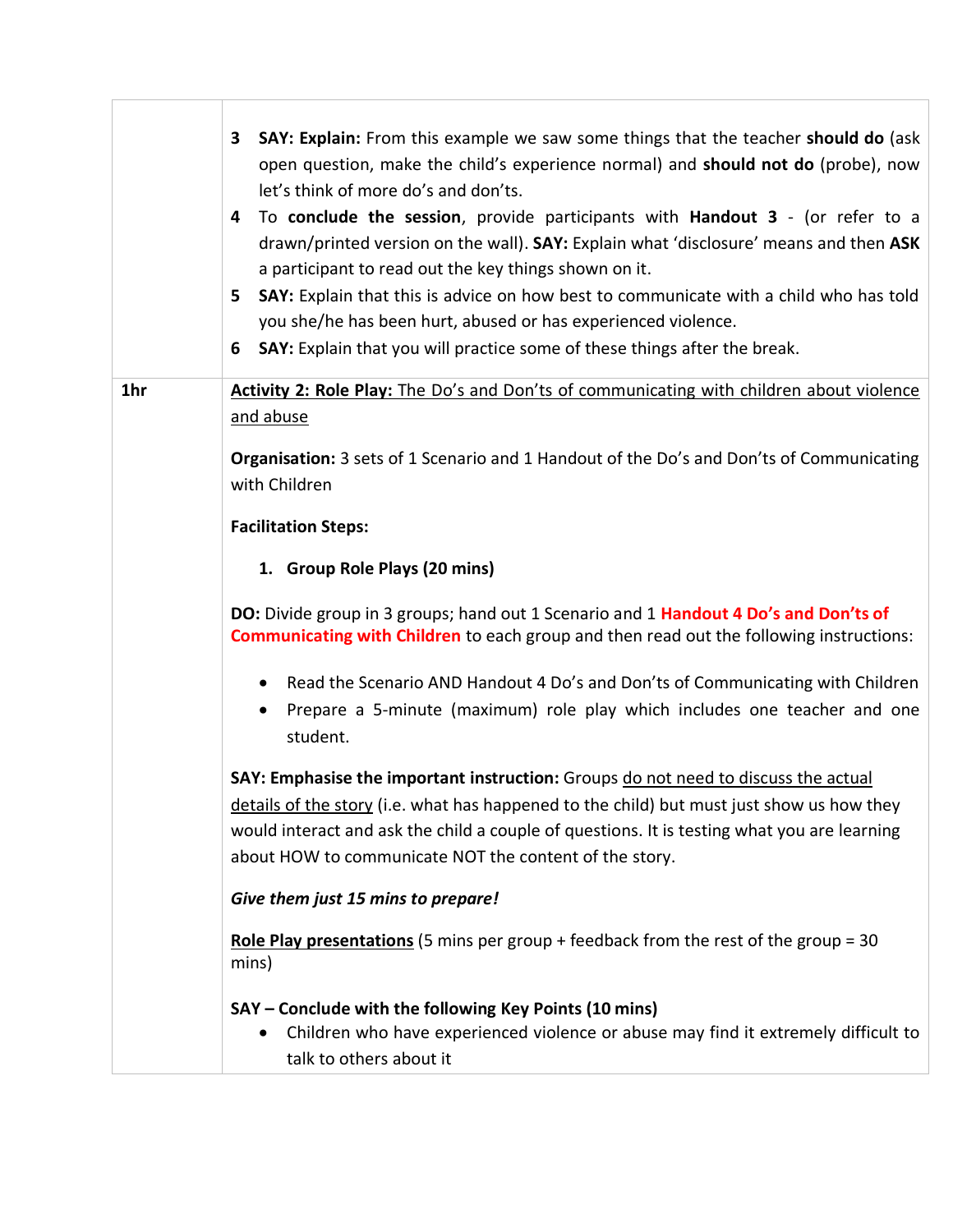|         | Communication must demonstrate empathy & belief, build trust, create feelings of<br>safety & support                                                                                                                                                                                                                                                                                                                                                                                                    |
|---------|---------------------------------------------------------------------------------------------------------------------------------------------------------------------------------------------------------------------------------------------------------------------------------------------------------------------------------------------------------------------------------------------------------------------------------------------------------------------------------------------------------|
|         | Good communication from the beginning may help the child engage further with the<br>teacher/caregiver, provide the details needed to support the child and offer<br>appropriate care and treatment                                                                                                                                                                                                                                                                                                      |
|         | Encourage participants to keep the Handouts they have received in these sessions<br>close to hand in the classroom in case a child comes to them with a problem -<br>many of the communication skills are important for any problem a child wants to<br>discuss with you, not just a concern about violence or abuse                                                                                                                                                                                    |
|         | Session 4: Referring and Reporting a child protection concern (1hr 10 mins)                                                                                                                                                                                                                                                                                                                                                                                                                             |
| 50 mins | Activity - LOOK, LISTEN AND LINK (3)                                                                                                                                                                                                                                                                                                                                                                                                                                                                    |
|         | Organisation - Draw a picture of a child in the centre of a flipchart or whiteboard. Draw at<br>least 10 arrows extending from the circle.                                                                                                                                                                                                                                                                                                                                                              |
|         | <b>Facilitation Steps:</b>                                                                                                                                                                                                                                                                                                                                                                                                                                                                              |
|         | <b>Introduction (15 mins)</b>                                                                                                                                                                                                                                                                                                                                                                                                                                                                           |
|         | 1. SAY: Explain that the previous sessions were about how to identify and support children<br>suffering harm and distress.                                                                                                                                                                                                                                                                                                                                                                              |
|         | 2. ASK participants to remind the group of the three steps of responding to children in<br>distress.                                                                                                                                                                                                                                                                                                                                                                                                    |
|         | If not mentioned, remind participants the steps are-LOOK, LISTEN AND LINK.                                                                                                                                                                                                                                                                                                                                                                                                                              |
|         | 3. SAY: Explain that in the previous session we covered in detail identifying children in<br>distress- LOOK - and communicating with children in distress in a supportive way-<br>LISTEN. Today we will discuss in more detail- LINK- how to REFER children to<br>specialized support. We will also discuss how to respond in the case of witnessing or<br>hearing about an incident of violence and the importance of REPORTING incidents.<br>4. DO: Present the specific objectives for this session: |
|         | By the end of this session, participants will be able to:                                                                                                                                                                                                                                                                                                                                                                                                                                               |
|         | Understand how to refer children in distress to additional support services.<br>i.<br>Understand the importance of reporting violence against children and how to<br>ii.<br>promote reporting                                                                                                                                                                                                                                                                                                           |
|         | 5. SAY: Explain the following key messages:                                                                                                                                                                                                                                                                                                                                                                                                                                                             |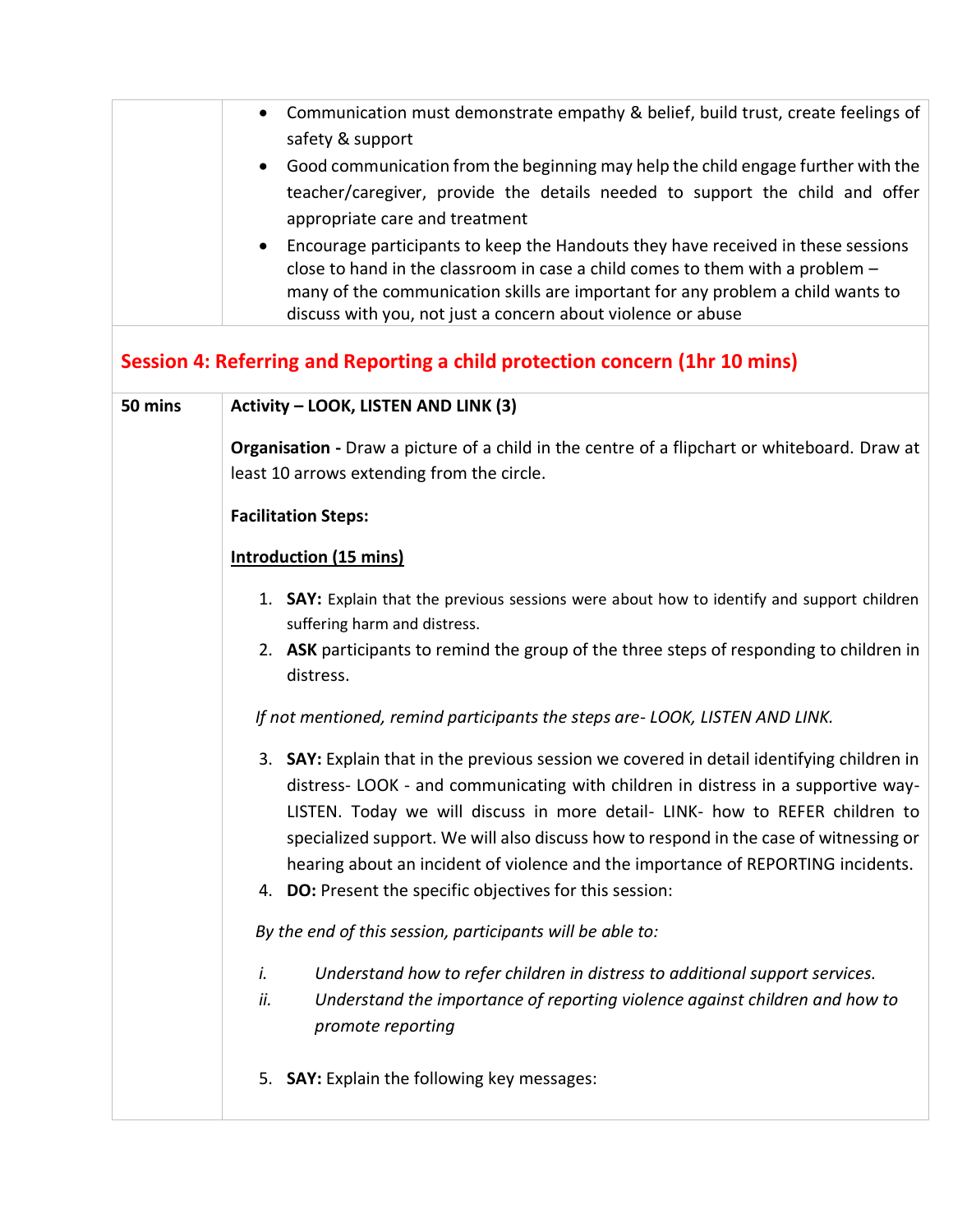| Teachers can provide support to distressed children through supportive                                      |
|-------------------------------------------------------------------------------------------------------------|
| communication and active listening.                                                                         |
| The teacher will often be one of the first persons to discover that something serious<br>$\bullet$          |
| has happened to a child. Sometimes it is the child herself/himself who tells the                            |
| teacher about the incident. Sometimes it is other children, parents or other persons.                       |
| It is then the teacher's responsibility to take action.                                                     |
| However, some children will need specialist care and so it is vital that teachers know                      |
| how to refer learners to appropriate care in all cases of distress and harm.                                |
| Teachers are not equipped to provide clinical counselling or other types of                                 |
| specialized care and support.                                                                               |
| It is therefore important that schools have in place a 'Referral Policy' which helps                        |
| teachers and school staff know where to contact if a child needs specialist care and<br>support.            |
| A Referral Policy should include a list of local specialised services for children                          |
| (public and private), for example, hospitals, clinics, social services and health                           |
| authorities. It is very important that this list is updated regularly. Local                                |
| governmental authorities can provide information about public services and                                  |
| referral systems in the region.                                                                             |
| During emergencies, it is likely that more children will need to be referred. Local                         |
| and international organisations and NGOs often set up special health and social                             |
| services to assist in the emergency. Schools should therefore add these services to<br>their referral list. |
| If a major incident happens in the school or around the school compound, the head                           |
| teacher should always be informed. Most schools have a referral system in place                             |
| with guidelines from the MOE. If there is no formal referral system, the school                             |
| management will have to respond on a case-by-case basis.                                                    |
| 6. Ask the plenary what they understand about the term 'referral pathway'                                   |
| 7. Write their ideas on a flipchart and add in anything which is missed from the                            |
| definition below:                                                                                           |
| 'A referral pathway is a flexible mechanism that safely links children who have                             |
| experienced violence or abuse to supportive and competent services such as medical                          |
| care, psychosocial support, legal support and police services.'                                             |
| <b>Plenary Group Work (10 mins)</b>                                                                         |
| 8. DO: Turn to the picture you had displayed on the wall which shows a picture of a child in                |
| the centre of the paper with at least 10 arrows extending from the circle.                                  |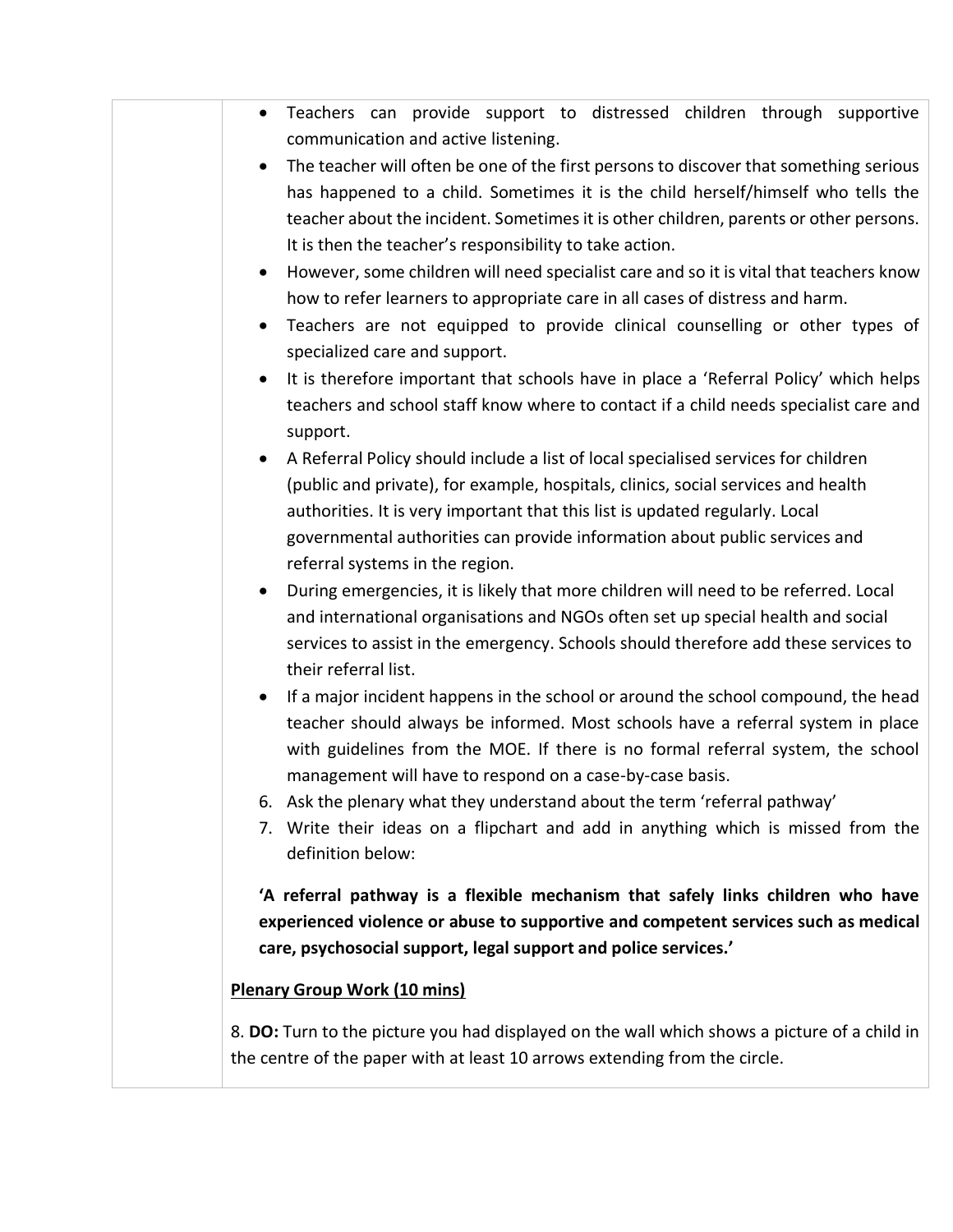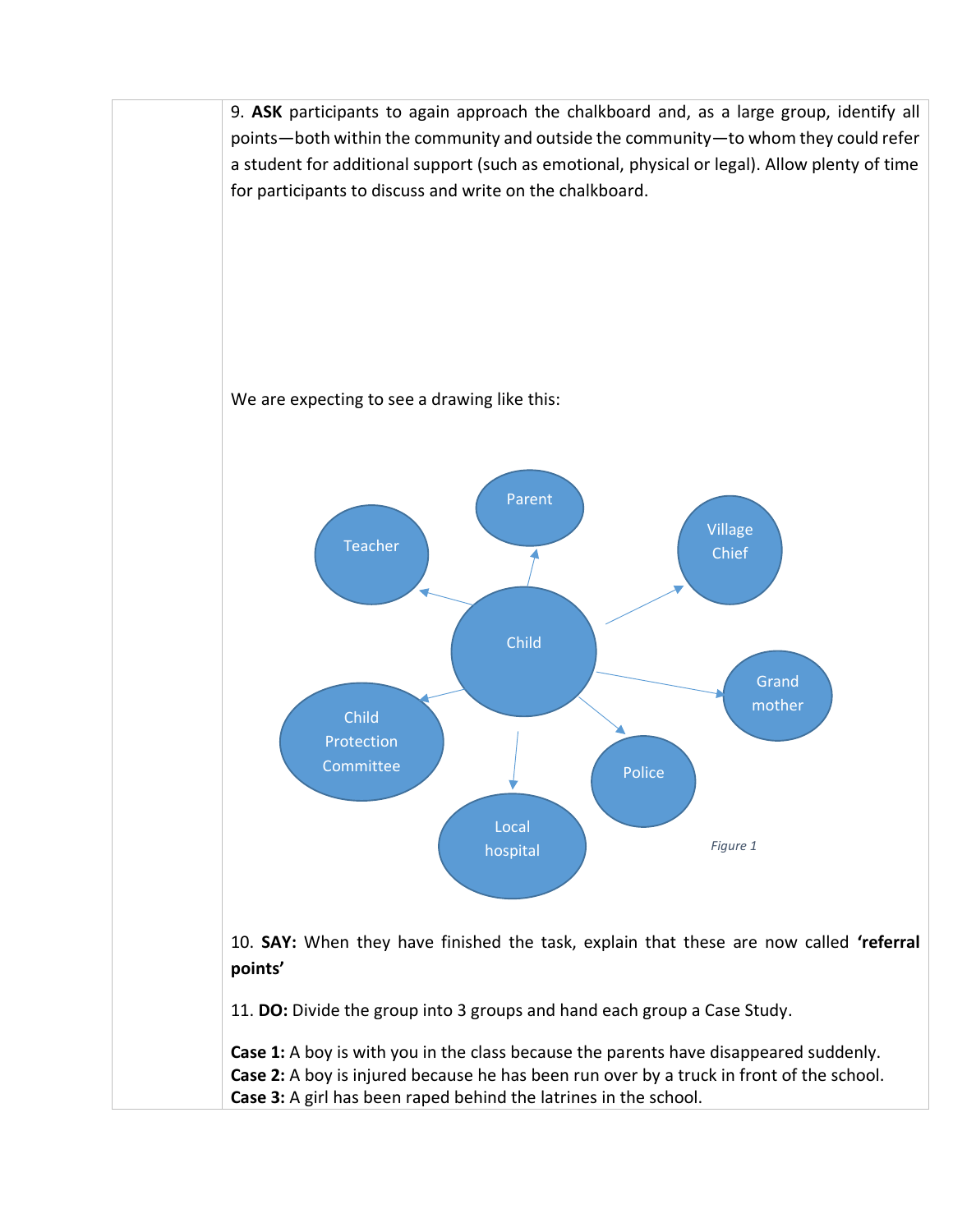|         | 12. SAY: Instruct groups that they have 10 mins to read the case study and decide what they<br>would do to respond to the situation described.                                                                                                                                                                                                 |
|---------|------------------------------------------------------------------------------------------------------------------------------------------------------------------------------------------------------------------------------------------------------------------------------------------------------------------------------------------------|
|         | 13. DO: Invite groups to present their ideas back to the plenary (5 mins x 3 groups = 15 mins)                                                                                                                                                                                                                                                 |
|         | 14. SAY: Wrap up the session with the following key messages (10 mins)                                                                                                                                                                                                                                                                         |
|         | it is vital to have a referral list of local specialised services in place at school and<br>$\bullet$<br>that the list is updated regularly<br>it is vital that teachers and other members of the school community are familiar<br>$\bullet$<br>with referral procedures for specialised support of children who have been abused<br>or harmed |
|         | it is vital that all staff in the school can write a report on what has happened and<br>$\bullet$<br>what they have done to respond which can be handed over to the specialist<br>services when referred.                                                                                                                                      |
|         | 15. ASK participants if they have any questions from the session                                                                                                                                                                                                                                                                               |
| 20 mins | Wrap-up Activity - Reporting and Referral of child protection concerns                                                                                                                                                                                                                                                                         |
|         | <b>Organisation - Small group work</b>                                                                                                                                                                                                                                                                                                         |
|         | Materials - Flip chart paper and pens, copy of the School's Child Protection/Child<br>Safeguarding Policy with a list of local referral services (if one exists)                                                                                                                                                                               |
|         | <b>Facilitation Steps:</b>                                                                                                                                                                                                                                                                                                                     |
|         | 1. <b>SAY:</b> Explain that it is important to know what services are available in the<br>community or region and what support they provide in order to be able to link or<br>refer children to the right support.<br>2. DO: Divide participants into 'school groups' if possible or at least group by location                                |
|         | i.e. by community or district.                                                                                                                                                                                                                                                                                                                 |
|         | 3. DO: Give each group a blank flipchart.                                                                                                                                                                                                                                                                                                      |
|         | 4. ASK the groups to make a detailed list of all local and national service providers<br>available locally for children in need of immediate support. Give some ideas as<br>follows:                                                                                                                                                           |
|         | persons: doctors, nurses, community health workers, local                                                                                                                                                                                                                                                                                      |
|         | psychologists/counsellors, community child protection or social welfare                                                                                                                                                                                                                                                                        |
|         | officers/volunteers<br>institutions: hospitals, social welfare services, local mother and children/women                                                                                                                                                                                                                                       |
|         | and children's services, police                                                                                                                                                                                                                                                                                                                |

Г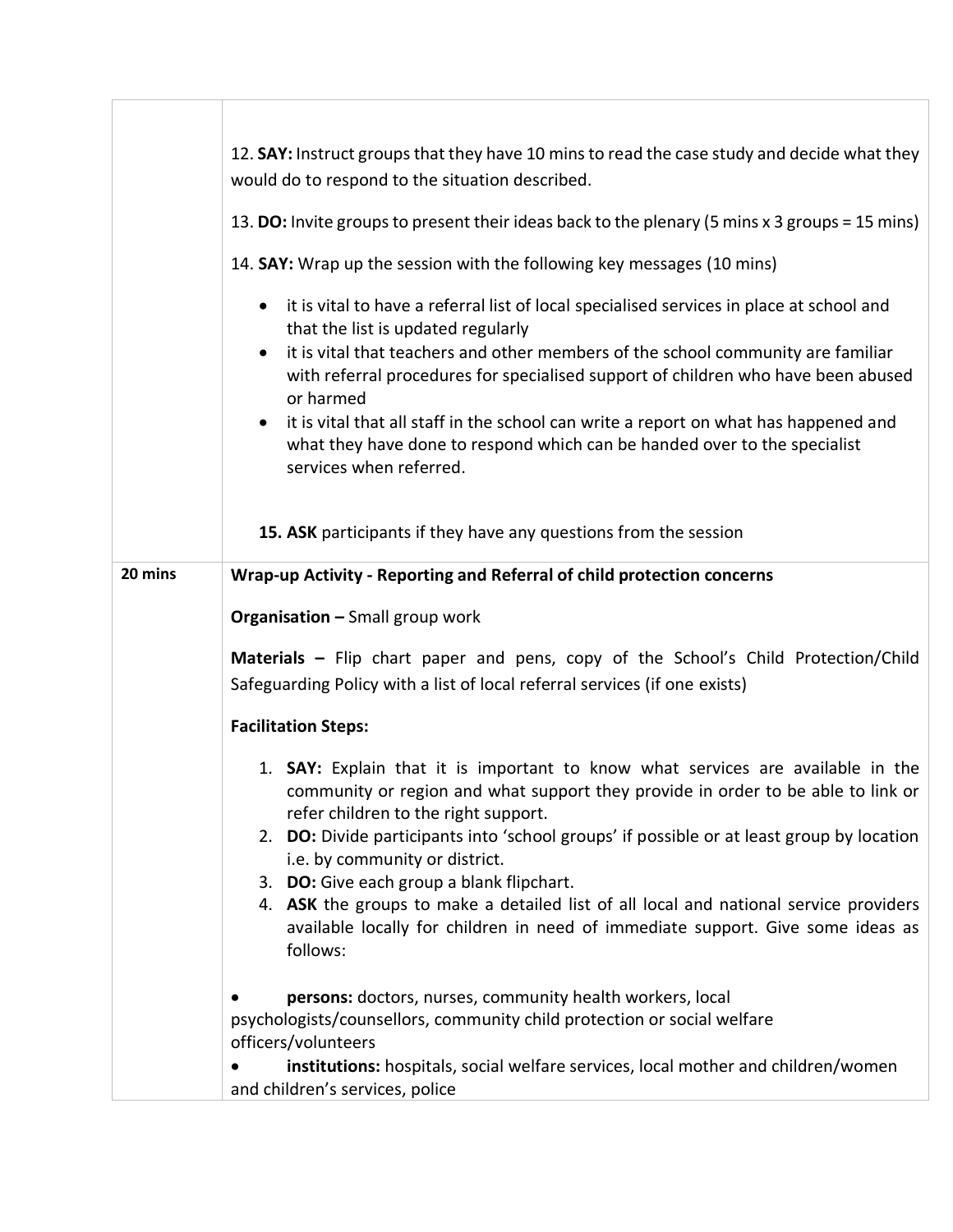|         | organisations: national/international NGOs, local women's shelters/rape crisis<br>centres, child helplines<br>5. SAY: Finish with a key message that:<br>Teachers should return to their schools with the services they have listed and<br>ensure that these are integrated into an existing School Child Protection/Child<br>Safeguarding Policy as a list of local referral services (if one exists) or held with<br>the School Management/Administration for guidance if a child protection<br>concern is highlighted in the future. |
|---------|-----------------------------------------------------------------------------------------------------------------------------------------------------------------------------------------------------------------------------------------------------------------------------------------------------------------------------------------------------------------------------------------------------------------------------------------------------------------------------------------------------------------------------------------|
| 20 mins | <b>Next steps for teachers</b><br>In pairs, ask teachers to recap and share the most important thing they have learnt today<br>and say why it is important.                                                                                                                                                                                                                                                                                                                                                                             |
|         | In groups of four, discuss the self-directed activities and ideas for Peer Learning Circles<br>(Sections B and C on page 18-19 below) and think about:                                                                                                                                                                                                                                                                                                                                                                                  |
|         | Which activities would you like to do for homework? Would you like to use the<br>examples given?<br>Any questions about any of the self-directed or Peer Learning activities?<br>Review the Learning Competencies for this Module (page 12). Each teacher should<br>decide again where they are, and where they hope to be at the end of their<br>designated professional development cycle                                                                                                                                             |
|         | Nominate one teacher from each school to facilitate the next Peer Learning Circle                                                                                                                                                                                                                                                                                                                                                                                                                                                       |
|         | Finish the workshop thanking them for their participation and provide the key message that<br>violence against children should not be tolerated and that schools have a duty of care to<br>support, respond and refer any child protection concerns they find.                                                                                                                                                                                                                                                                          |

## B. IDEAS FOR SELF-DIRECTED ACTIVITIES

- Try to notice your students' behavior and patterns and look out for any signs that they may be experiencing harm or distress.
- Next time one of your students is distressed, practice supportive communication and active listening and link the child to any specialized support as appropriate. Notice how you listen- are you a good active listener? What can you try improving?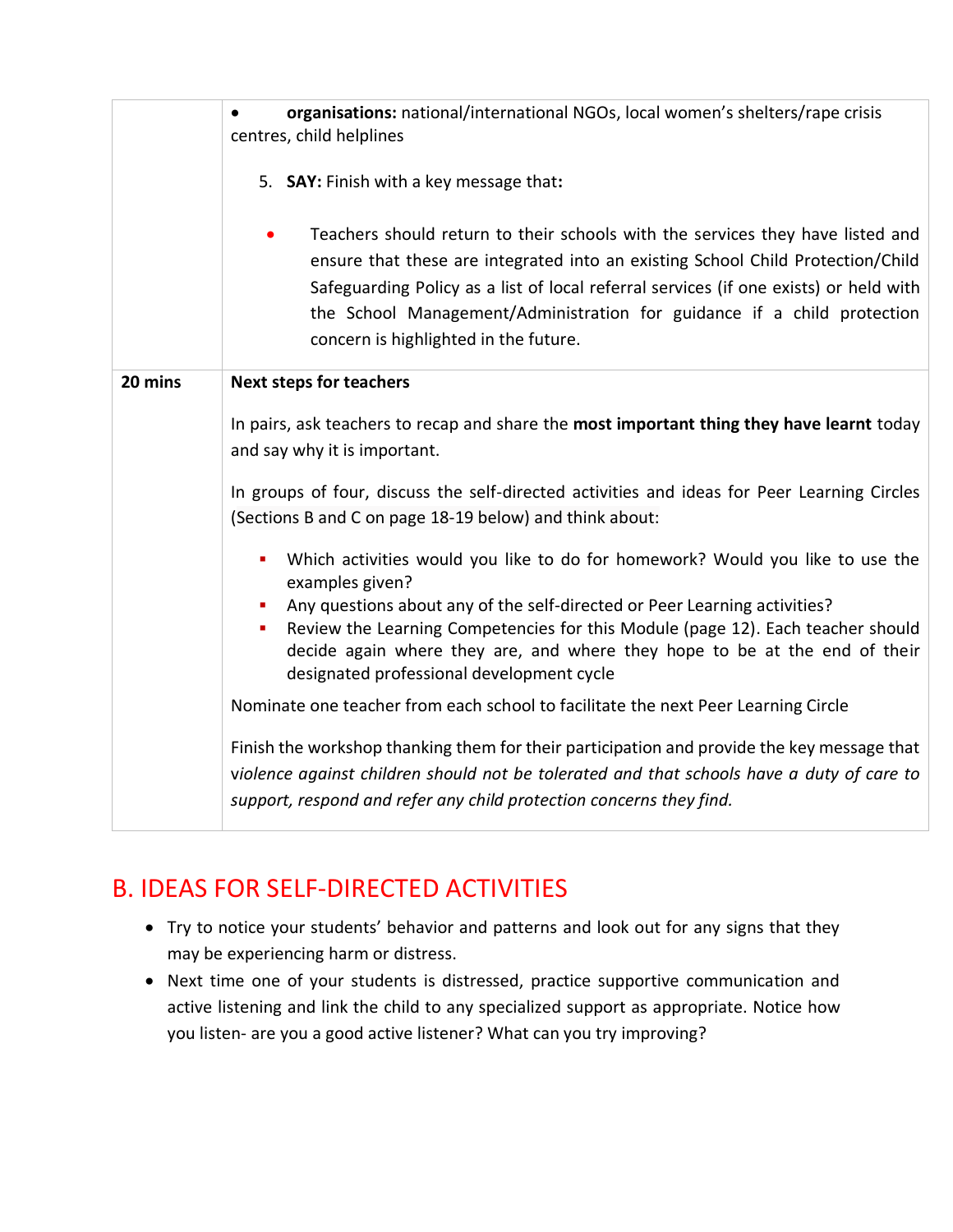• Do some local research in the community to find out what community members would do if they discovered a child protection concern – what would they do? Who would they tell?

## D. IDEAS FOR PEER LEARNING CIRCLES

This is a discussion guide for peer learning session. All teachers should attend together or in small groups as geography allows. Keep informal. Try to get tea and a snack for everyone. Respect everyone's time by keeping the meeting short. Every teacher should bring a copy of Resource 1 and (if they have one) a Teacher Competency Profile. Teachers should sit in a circle.

## Possible Learning Circle Agenda

- 1. Review the Safe Schools Domains and Subdomains table.
- 2. Each teacher may review their self-assessment on their prioritized domains and subdomains.
- 3. Discuss the successes.
- 4. Discuss challenges they've had and share ideas for how they can help each other to succeed.
- 5. If applicable, review the self-directed tasks and ask teachers to choose a new task.
- 6. Possible discussion questions for this module:
	- Since the last workshop, have you noticed any children showing signs of harm or distress? (don't reveal any confidential information in your discussion)
	- How did you deal with it? What did you do well? What can you improve on next time?
- 7. Extension activities: if you have time, you can try out the extension activities together to further develop your skills in this area:

Optional Extension Activity 1) Understanding warning signs in different ages.

- I. Discuss as a group how children show different signs of distress in different age ranges-3-6 years, 7-12, and 13-19
- II. Read the texts below and see if you find anything additional or different from your discussions.

**Common reactions for children up to 7 years:** Worries that something bad will happen; changes in sleeping or eating patterns; increase in crying and irritability; no interest in playing or only playing for short periods; repetitive play; afraid of things that did not frighten them before; stubborn and demanding behaviour; regression to younger behaviour.

**Common reactions for children of 7-12 years:** May vary from passive to overactive; loss of concentration at school; may experience learning difficulties; reluctant to go to school or take part in other activities; withdrawal from social contacts with family and friends; sleep and appetite disturbances; aggression, irritability and restlessness; fear especially when reminded of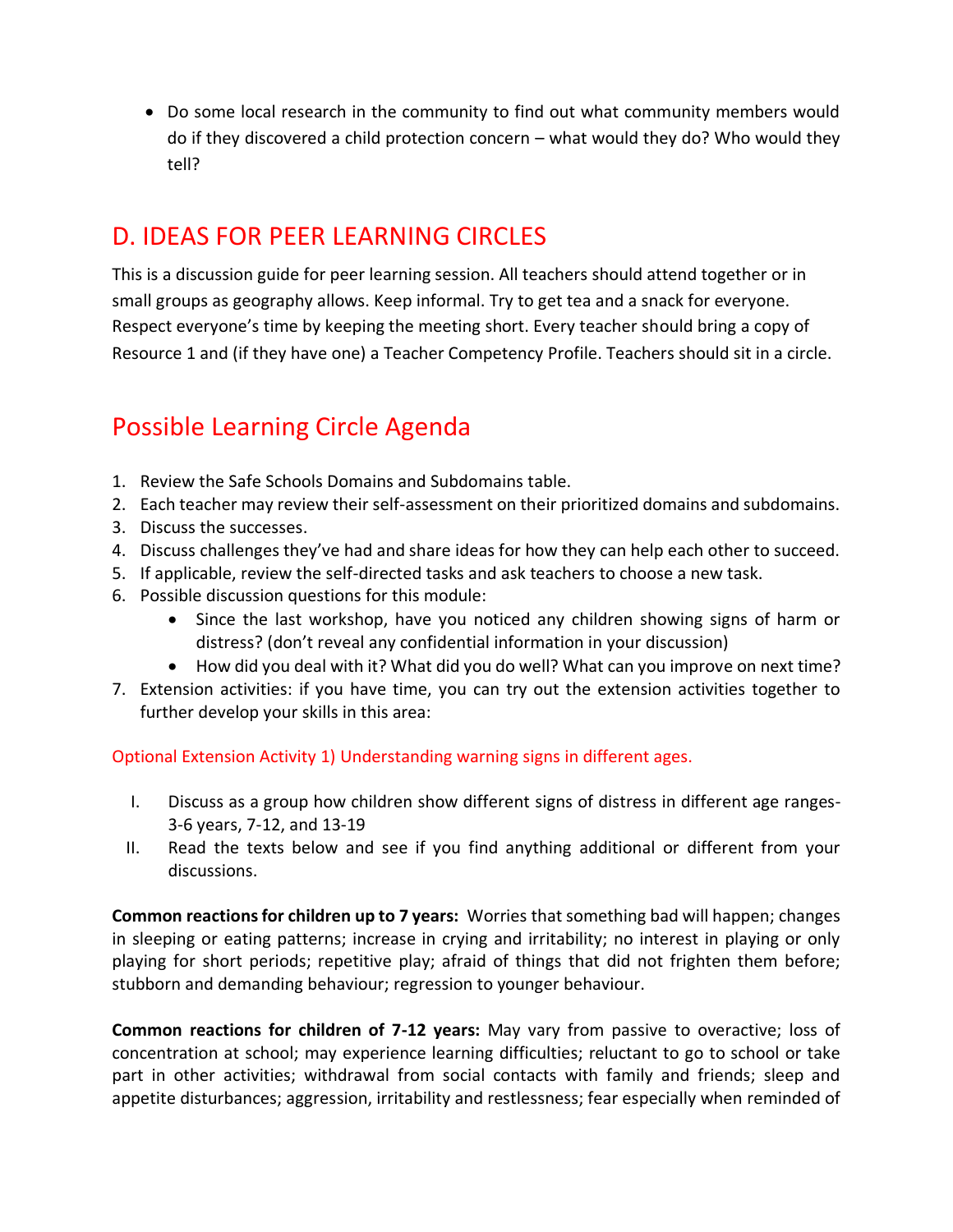the shocking events; may be unwilling to recall the event, and fear triggered by sounds or smells; concern about other affected people, specific family and friends.

**Common reactions for adolescence 13–18 years:** Feeling self-conscious; feeling hopeless, guilt or shame; sudden change in interpersonal relationships with family and friends; intense grief; understands the consequences of loss better than a younger child.

## Optional Extension Activity 2) The Listening Game

This game will help you explore active listening further

1. Divide the participants into two groups—speakers and listeners—and distribute the 'Speaker' and 'Listener' role tags to tape or pin on their chests.

2. Tell the speakers to think of a short personal story to tell the listeners as they wait while you talk to the listeners.

3. Bring the listeners together away from the speakers.

•Divide the listeners into good listeners and bad listeners.

•Tell the good listeners to listen with interest to the speaker, give eye contact, nod and occasionally make a comment or ask a question.

•Tell the bad listeners to show the speaker that they are not interested in what they have to say. They can do this in any way they like, such as by looking down, acting impatient, interrupting with something they want to say or receiving or sending a message on the phone.

4. Ask the speakers and listeners to mingle in the open space. The speakers should try to tell their whole story to as many listeners as possible, spending about three minutes with each one.

5. After about 10 minutes, switch the groups: have the speakers become listeners and the listeners become speakers. Ask the new speakers and listeners to come together.

•Tell the 'new' speakers to think of a short personal story to tell.

•Divide the 'new' listeners into good and bad listener groups, instructing each sub-group as before.

6. Allow about 10 minutes to repeat the activity.

Discuss:

1. Ask the participants to discuss their experiences as listeners:

• What were the differences in how the speaker behaved when you were a good listener versus a bad listener?

- How did it feel to be a good listener? What was easy? What was difficult?
- How did it feel to be a bad listener? What was easy? What was difficult?
- 2. Ask the participants to discuss their experiences as speakers:
- How did you know the other person was listening? Not listening?
- How did it feel when you were speaking to someone who was listening? Not listening?

• How well could you tell your story when you were talking to someone who was listening? Not listening?

## Extension Activity 3)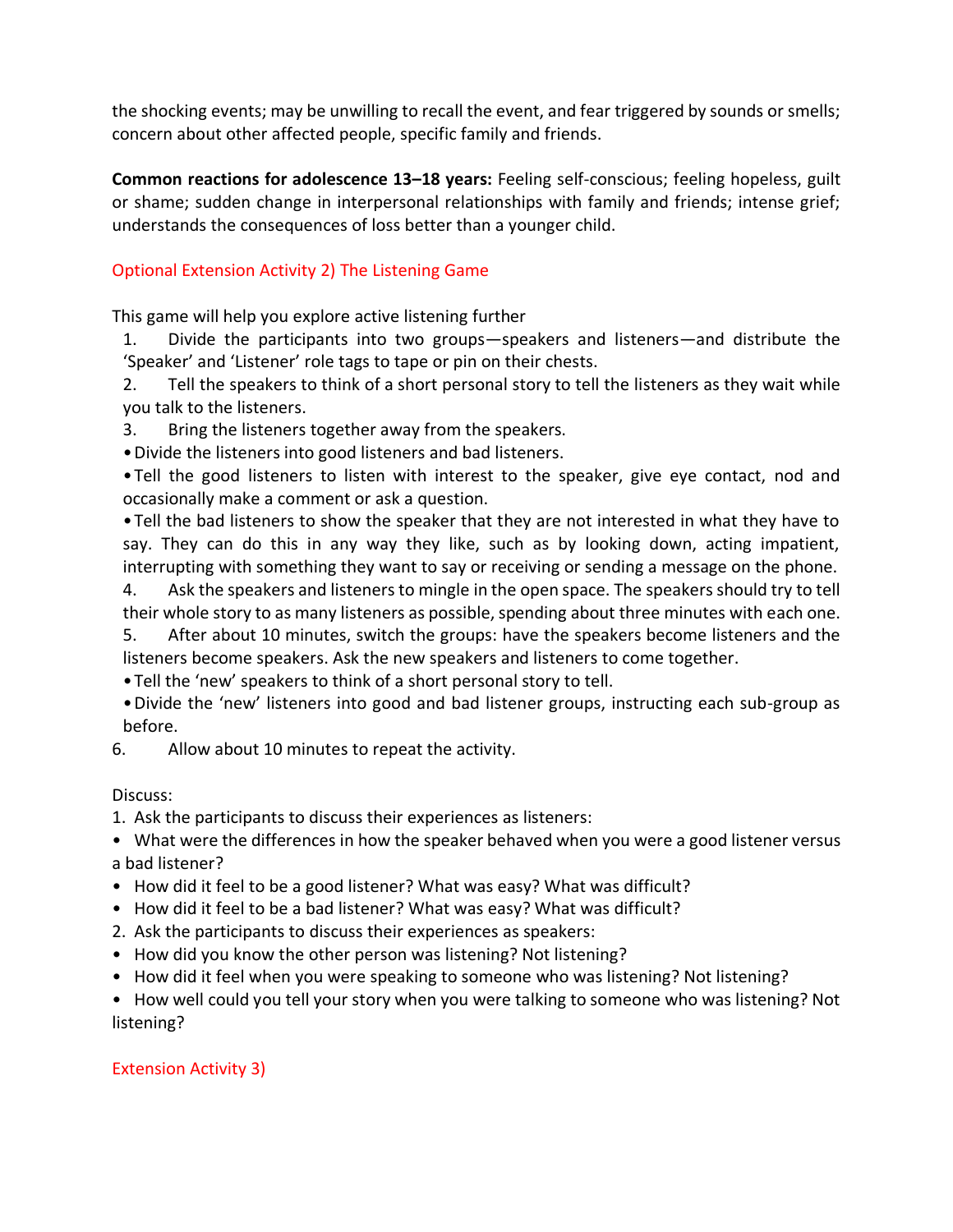If you did not complete the activity in the workshop, you could discuss the child protection cases in Activity 3/handout 3.

## RESOURCES AND HANDOUTS

**Handout 1 – Safe Schools Common Approach Referral Pathway Guidance –** a pdf file to be attached as an Annex to this Module Facilitators' Guide

## **Handout 2: LOOK, LISTEN, LINK**

## **LOOK:**

- Be sensitive and open the eyes and mind.
- Get an overview of the whole group of children in the class surroundings.
- The teacher will most likely immediately discover, if one of the children in his/her class has been harmed or is in distress

## **LISTEN:**

- Talk to the child and listen to the information carefully in order to find out what has happened.
- The right information will enable you to link the child to people who can provide the appropriate support.
- Collect as much information about the situation as you can in a gentle way, which helps the child to feel calm and supported

## **LINK:**

- Ensure that the child gets in contact with relevant persons, and that the child is handed over to professional support.
- Ensure that the parents are informed about the child's situation.
- In the school context, the first step would be to report to the head teacher or child protection focal point in the school. It is then their responsibility to take the case further.

## **Handout 3: Child Protection Cases**

**Case 1:** It is Monday morning, and 8-year-old Michael is late for school. Recently he has been late several times. Michael is normally a punctual student and he always does his homework on time, but lately he has forgotten to do his homework. Michael used to have many friends, but he has started fighting a lot with the other children. Michael usually wears a long-sleeved shirt or jumper, but today the teacher was able to see that his arms were covered in bruises.

After school, the teacher spoke to Michael, and found out that Michael's dad recently lost his job and had started to drink. Since he started drinking, he has been very violent towards Michael and his mother.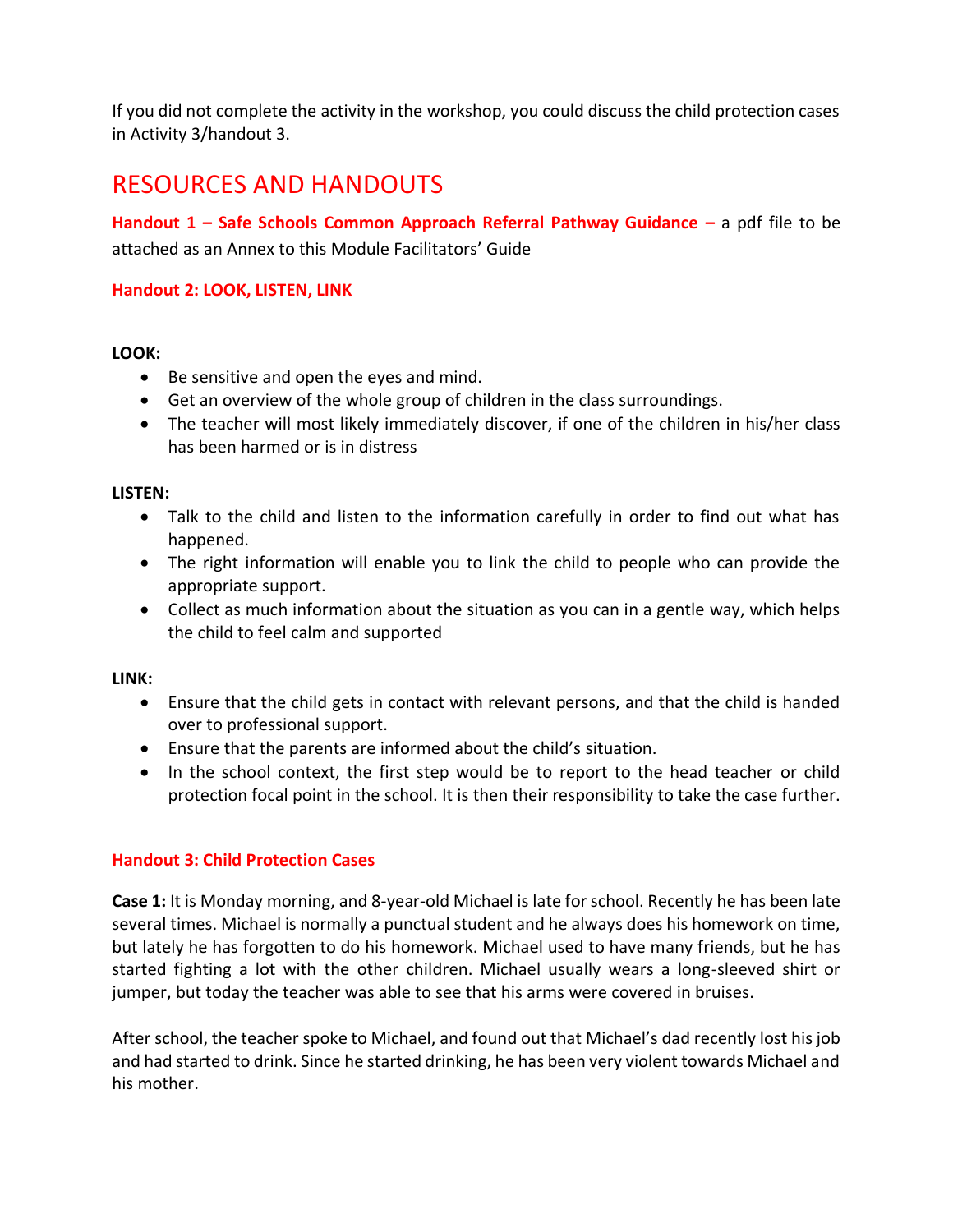**Case 2:** Two minutes before the bell rings for playtime at school, Peter always goes to the toilet and stays there for the whole playtime. He won't go back to class until the bell has rung again. Peter is often sick with either stomach pain or headache and does not come to school. His parents tell the teacher that they always try to make him go to school, but Peter will often get very angry and start shouting and crying.

During the lunch break, Peter's teacher goes to the toilet to speak to him. He tells the teacher that all his classmates are bullying him.

**Case 3:** 14-year-old Sarah is sitting in the classroom holding herself as if her stomach is hurting. She is trying not to cry. Sarah is a quiet student who works hard but struggles with some subjects. She has a lot of friends and enjoys spending time talking with them. Her teacher has noticed that Sarah is now on her own during break times and is often in tears.

The teacher talks to Sarah to find out what the problem is. Sarah tells her that a male teacher has been asking her to stay behind after school, offering to help her with her mathematics in his home. She did not feel comfortable going to his house, but he threatened her. Last night he raped her.



## **Handout 4 - Best Practice for handling a disclosure (or a report) from a child**

## **Case Study A: Malene**

*Adapt the example if needed- the point is to illustrate how the teacher validates/normalizes a child's reactions*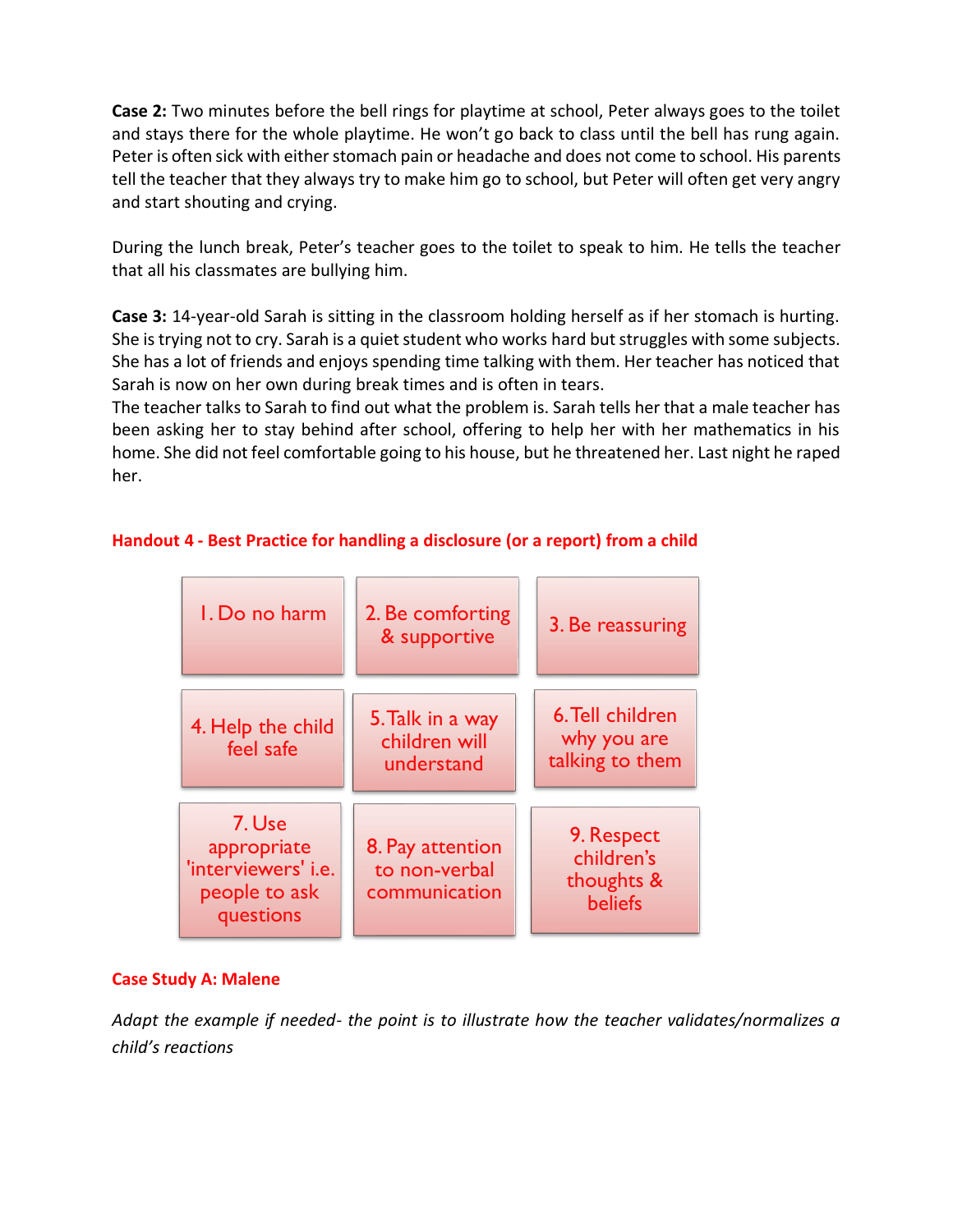8-year-old Malene had seen her father beat her mother all her life. Since her father lost his job two weeks ago it has become worse, and one day the violence was so bad that the mother had to go to the hospital. Malene's teacher knew about the case from the social services, but Malene did not talk about it in class. After school, Malene said to her teacher: 'I am very tired.' The teacher asked, 'Do you want to tell me why you are tired?' Malene said, 'I don't sleep very well.' The teacher said, 'Yes, I know that many boys and girls find it difficult to sleep if they worry about something. It is very common not to sleep well if you are sad, angry or confused about something, especially if it involves someone you love.

## **Handout 5 - Best Practice for handling a disclosure (or a report) from a child**

## *(Adapted from an exercise developed by the International Rescue Committee and a key resource with the Steps to Protect Common Approach)*

Monitor interactions that can distress child

- Do not become angry
- Do not force to answer questions
- Do not require they repeat story numerous times
- Limit activities & communication that cause distress
- **2. Tell children why you are talking with them**

## Explain:

- Who you are and the purpose of talking to them
- How long you will talk to them for
- Why you are writing information down (if you are)
- Let the child have a trusted adult in the room if he or she would like to
- **3. Be comforting & supportive**

Remember, the child will likely have been referred to you via a caregiver or adult. When referred…

- Be positive, supportive & calm
- Show you believe the child
- Show friendly body language
- Ask child when and where, and with whom they would like to talk
- Ask if they prefer other ways of communicating
- **4. Be reassuring**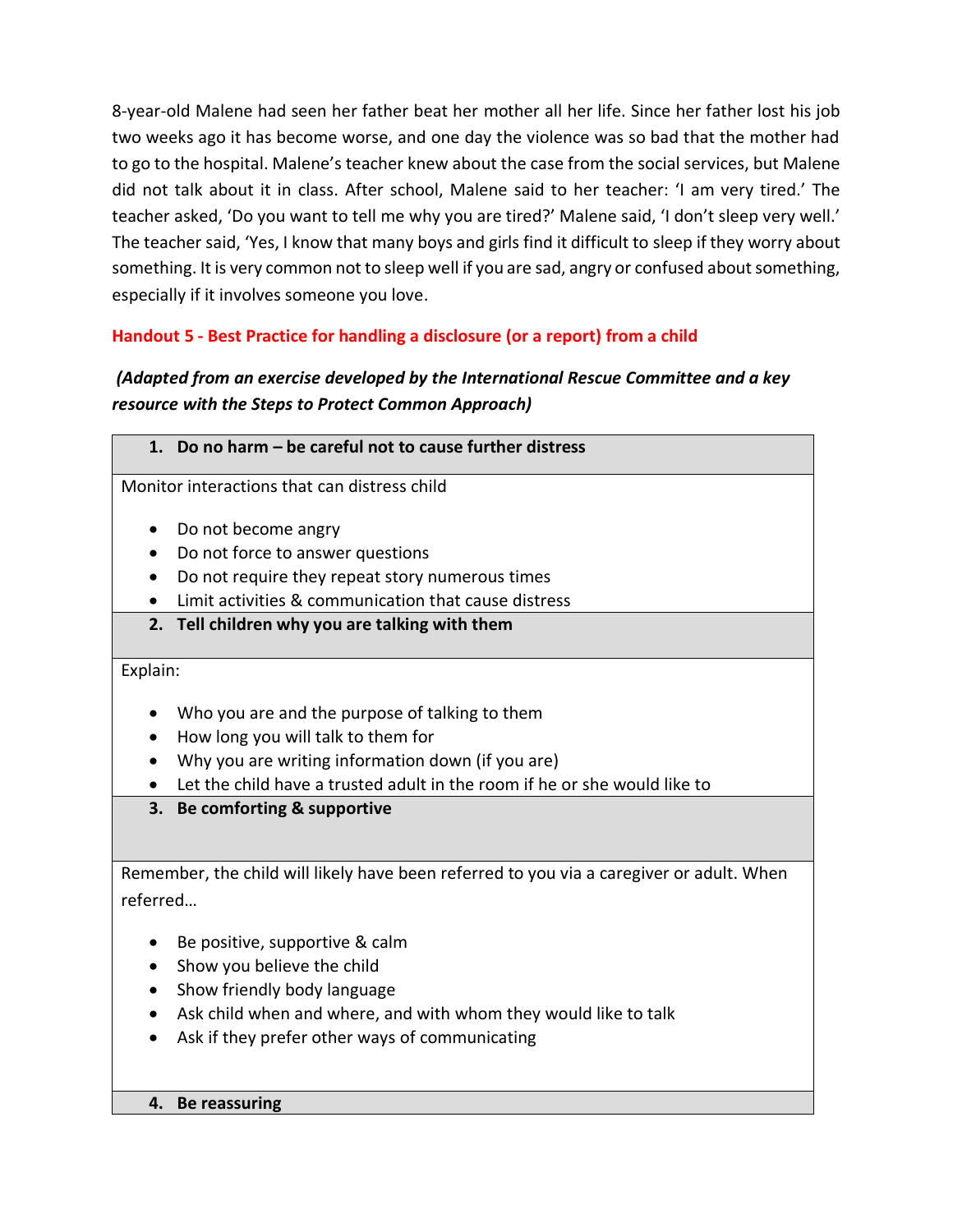- Reassure the child that the incident was not their fault & you believe them
- Tell them they are brave for sharing their story, there is no blame or shame
- Emphasize you are there to help them begin the healing process
- Tell them the feelings they have are normal
- **5. Help the child feel safe**
- Offer the child the choice of having a trusted adult they know with them whilst they talk to you (they may decline and this is also ok)
- Do not force child to speak to or in front of someone they appear not to trust
- NEVER include the person suspected of abusing the child
- Tell the truth even when it is difficult

Think about the space you are talking to the child in:

• Ensure it is safe & comfortable for the child – it needs to be private, quiet, free from distraction & potential danger

Think about your own physical position when you are talking to the child:

- Be at the same height / level as the child
- Be close enough so s/he does not have talk loudly, but also feels safe
- Ensure you are not blocking the exit (or view of the view) make sure the child is able to see the door
- **6. Talk in a way a child will understand**
- Present information in language they understand, alter your vocabulary so that it is not complicated
- Ensure your language is adapted to age and stage of development
- Use a variety of means of communicating e.g. allow a child to write and/or draw his words if she/he does not want to talk
- You will need to ask sensitive questions that's ok
- Explaining questions dealing with sensitive issues helps put the child's fears at ease
- Tell the child you know this is difficult and they can go slowly
- Ask the child clear and simple questions, focusing on the last time the incident occurred
- **7. Pay attention to non-verbal communication**

Maintain positive body language to ensure comfort and trust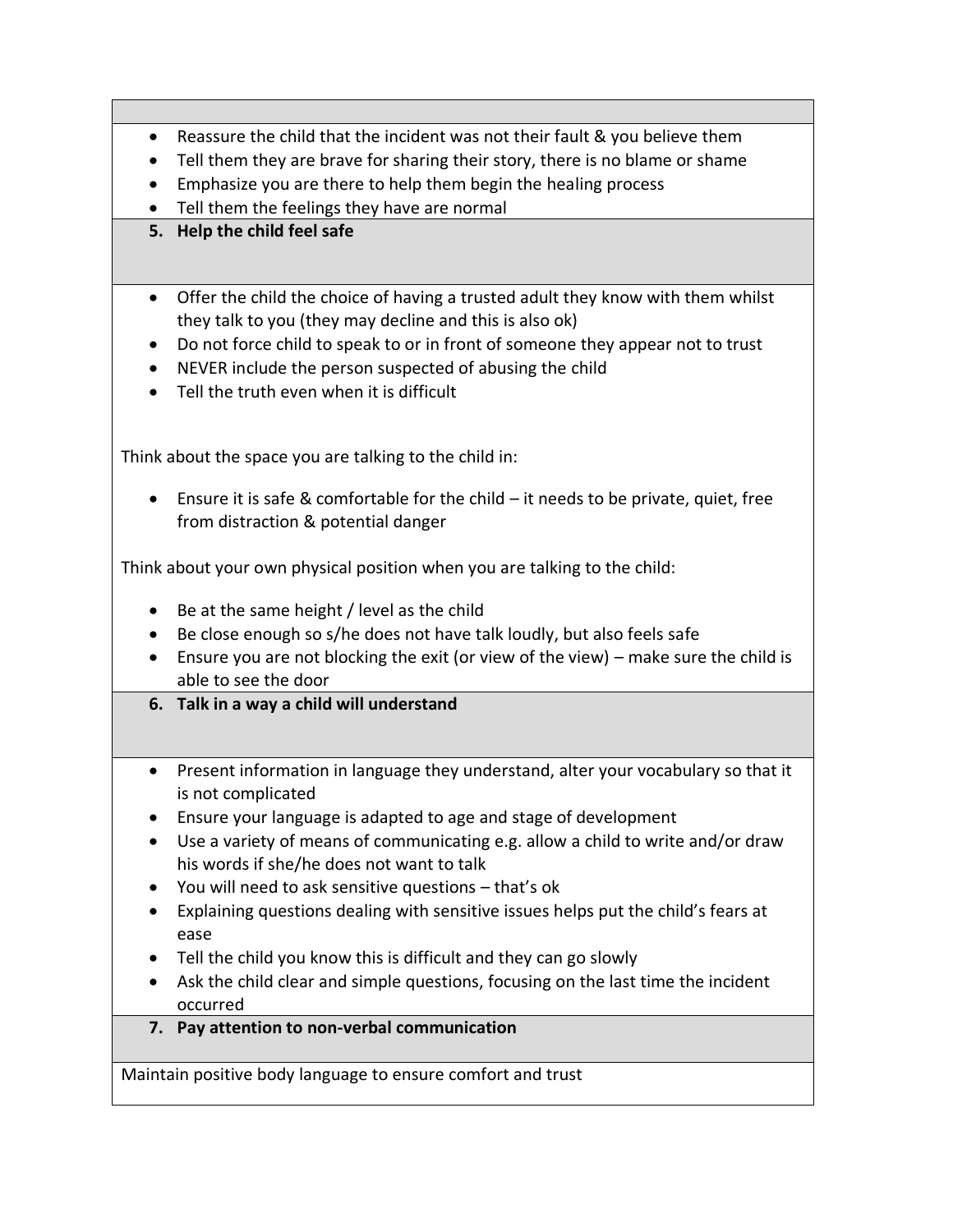- Maintain eye contact where culturally appropriate
- Use warm / comforting body language
- Avoid touching the child unless this is appropriate to convey warmth

Pay attention to the child's body language

- Children may demonstrate signs of physical distress that could signal need to pause the interview:
- Crying
- Shaking head
- Changing posture / turning away
- Curling into ball
- 8. **Respect children's thoughts and beliefs**
- Children have right to express opinions, thoughts & beliefs about what happened & decisions being made
- Case workers must communicate to the child that they have this right
- Empower the child to be in control during the communication
- Remember that the child has the right NOT to participate: the child is free to answer "I don't know" or stop speaking, at any time

## **Handout 6 - 5 elements to active listening**

## **I. Attentive Focus:**

- Attentive focus' means that you do not talk, just listen. Block out any distractions. Sit with the child in a peaceful corner and give the child your undivided attention.
- Avoid interrupting, use your body language to show that you are listening and concentrating on what the child is saying in a way appropriate in the cultural context. Make eye contact if this is appropriate in accordance with cultural practice. Sit or stand in a position that puts you at the same level as the child. Be aware of the child's personal space, depending on age, gender and context.
- Make sure that the child knows you are listening for example, don't be tempted to use your phone during the conversation with the child.

## **II. Paraphrasing**

- When you repeat key words spoken by the child you are showing the child that you are listening and concentrating on the child's information.
- Act like a mirror. Not in a mechanical or parrot-like way but as a way of using the same type of language as the child. This is one way of showing you are listening carefully. Describe rather than interpret what you have heard. Say, for example, 'I understand what you are saying', and, 'Did I get that right?' To reflect a description of a feeling, you might say, "It sounds like this experience made you feel angry. Is that so?'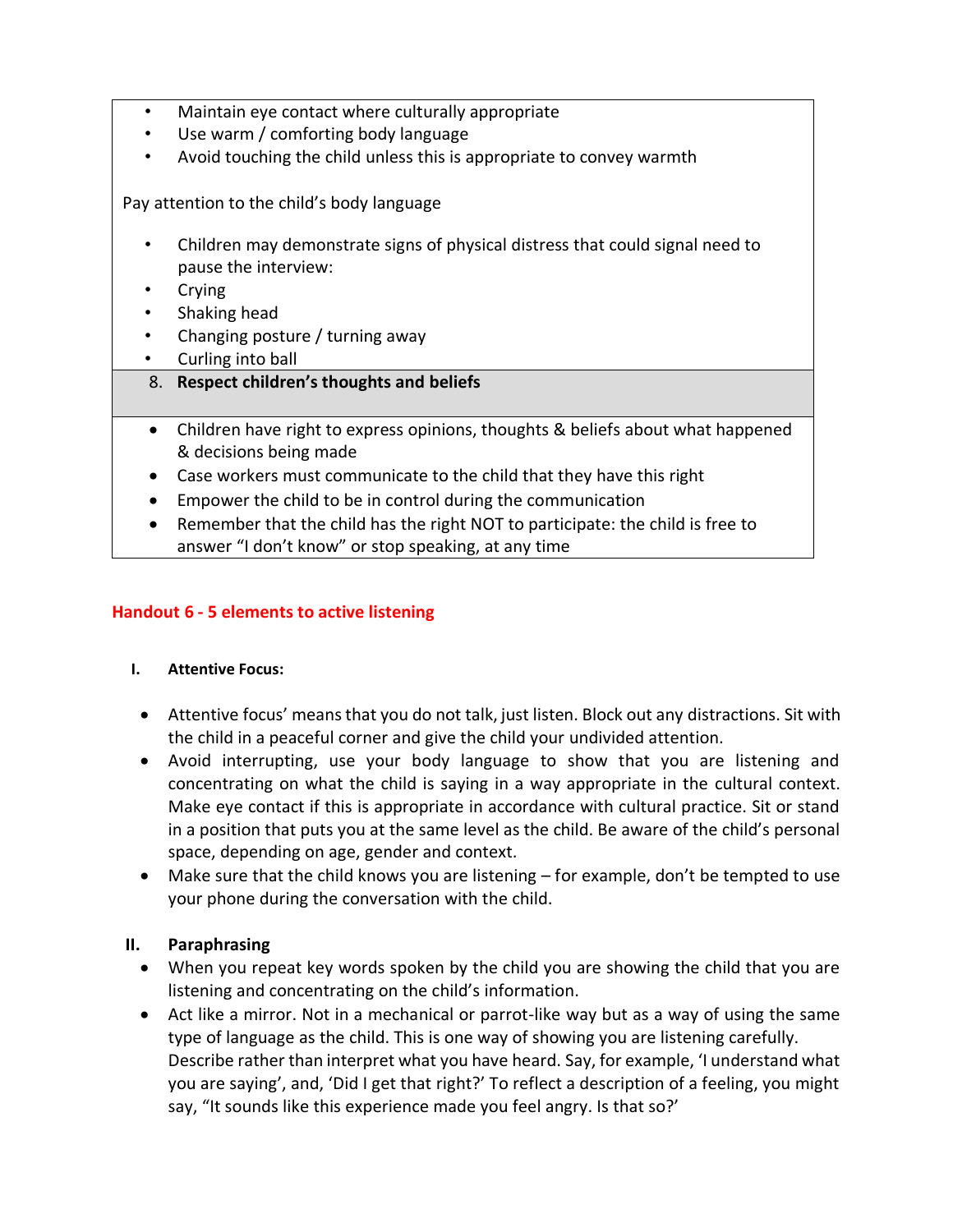• Watch out for non-verbal contradictions to what the child is saying. If you notice that the child's body language is telling a different story, you can check with the child in order to make sure that you are not misunderstanding something.

## **III. Encouragement**

- Convey warmth and positive sentiments in verbal as well as non-verbal communication. This can help create openness and a feeling of safety, which is crucial when you want to build trust. You may, for example, **show your empathy** by saying 'I'm very sorry' or touching the child gently if it is culturally appropriate.
- Accept a child's emotions of anger, guilt and grief and communicate that it is understandable and normal. It is important for children and adults who are in distress that you can deal with strong emotions. Tell the child that his or her reaction is very common, and the reactions and feelings don't mean that there is something wrong with the child, but the child reacts to a difficult situation.
- **Offering hope** to children is not to say, 'everything will be as before', because that would be untrue. Use stories about other children to convey the message that most children will recover: 'I know a boy about your age. He had a similar experience to you. He was very afraid for a long time, but now he is okay.' Talk about things that will happen in the near future: 'Next week, I will come back and see how you are doing.'
- If the child reacts negatively, for example with aggression, show understanding of the child's emotions and encourage the child to cope with this feeling in a different way. Explain to child that you understand his or her anger, but also tell him or her that it will not help to act out feelings. For example, you can de-escalate a potential conflict by saying, 'It is okay to be angry, but please do not hit others when you are angry. I am here to take care of you and to keep you and your friends safe"

## **IV. Questions and Clarifying**

- Use open-ended questions. They often begin with 'why,' 'when,' 'where,' 'what' and 'by whom.' Open-ended questions are questions that normally cannot be answered with a 'yes' or a 'no.'
- The child is encouraged to tell his or her story on his or her own terms and from his or her own perspective. For example, say, 'Where were you when it happened?'
- If the child's story appears incoherent, ask clarifying, open-ended questions about what happened, and about the child's feelings and thoughts. Let the child know how you understand his or her story in order to make the child feel that you are listening and trying to understand. Avoid probing when you ask questions.
- Explore topics with important information about the child's perspective and experience with clarifying questions like, 'I am interested in hearing more of your thoughts on…', and Are you saying…?' 'Do you mean…?'"

## **V. Summarizing**

- Reflect and summarise what the child has told you throughout the conversation.
- This shows that you have listened, and that you are trying to understand. In addition, you are verifying if you have understood correctly.